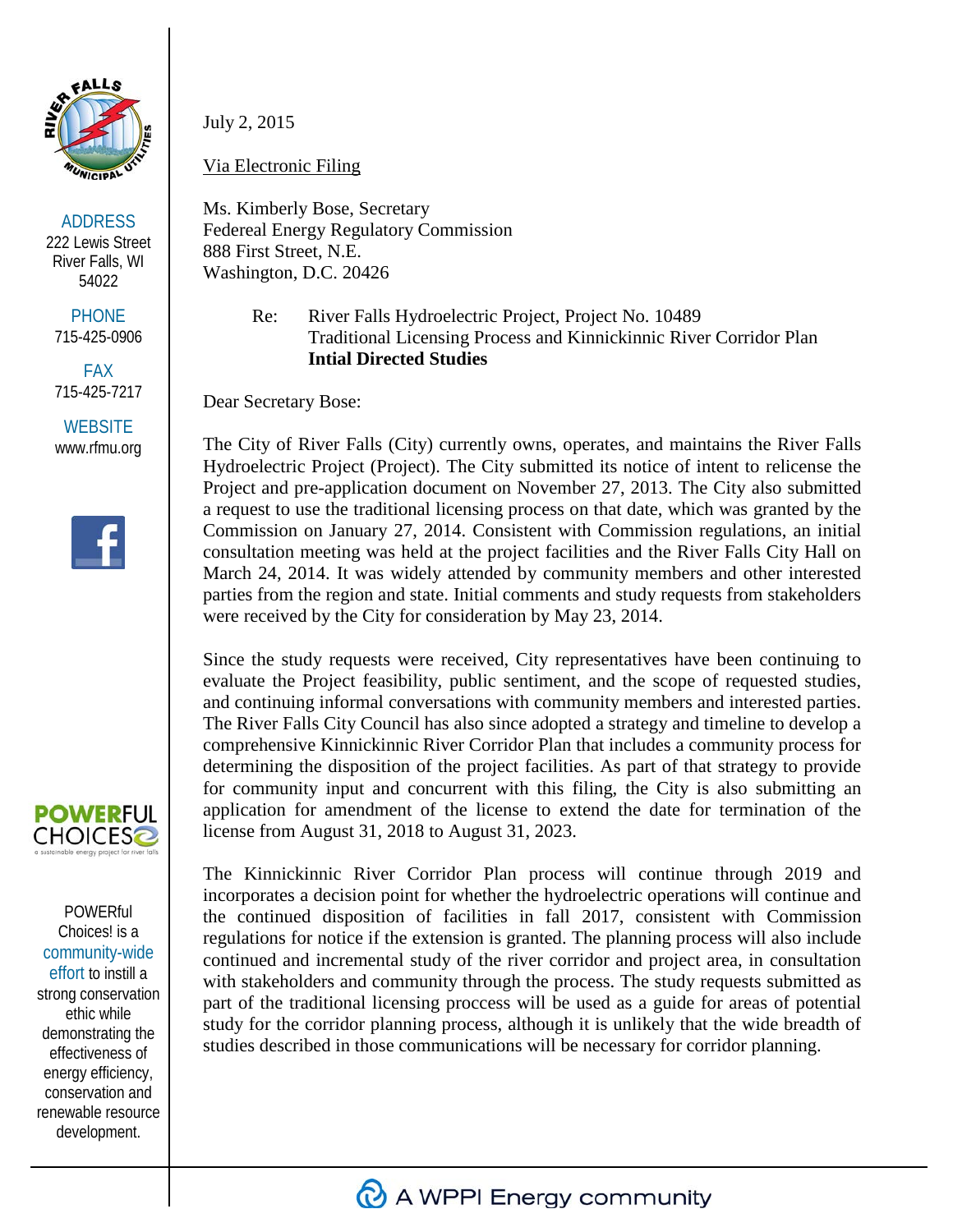In anticipation of the river corridor planning process, staff and stakeholders have identified areas of need for immediate study to inform the process and future decisions. Enclosed with this letter is a response to the study requests received from stakeholders as part of the traditional licensing process regarding sediment and recreational studies. The attachments describe the sediment and recreational use studies that will occur immediately to inform the launch of the Kinnickinnic River Corridor Plan process. Some elements of suggested sediment and recreational use studies are not a priority to address at this time, but will be considered for future study in the corridor planning process. All other areas of study contained in the requests, such as temperature monitoring and wildlife and vegetagtion studies, will continue to be evaluated by staff and stakeholders as part of the corridor planning process.

By filing a study response only for sediment and recreation use, the City is notifying stakeholders that all of the other areas of study recommended will be considered as part of the corridor planning process. The additional study plans developed in consultation with stakeholders will continue to be filed with the Commission throughout the process. We have notified and provided an electronic copy of this filing to those individuals and state and federal agencies that have expessed an interest in this matter.

Please let me know if you have any questions regarding these materials.

Sincerely,

Raymond French Management Analyst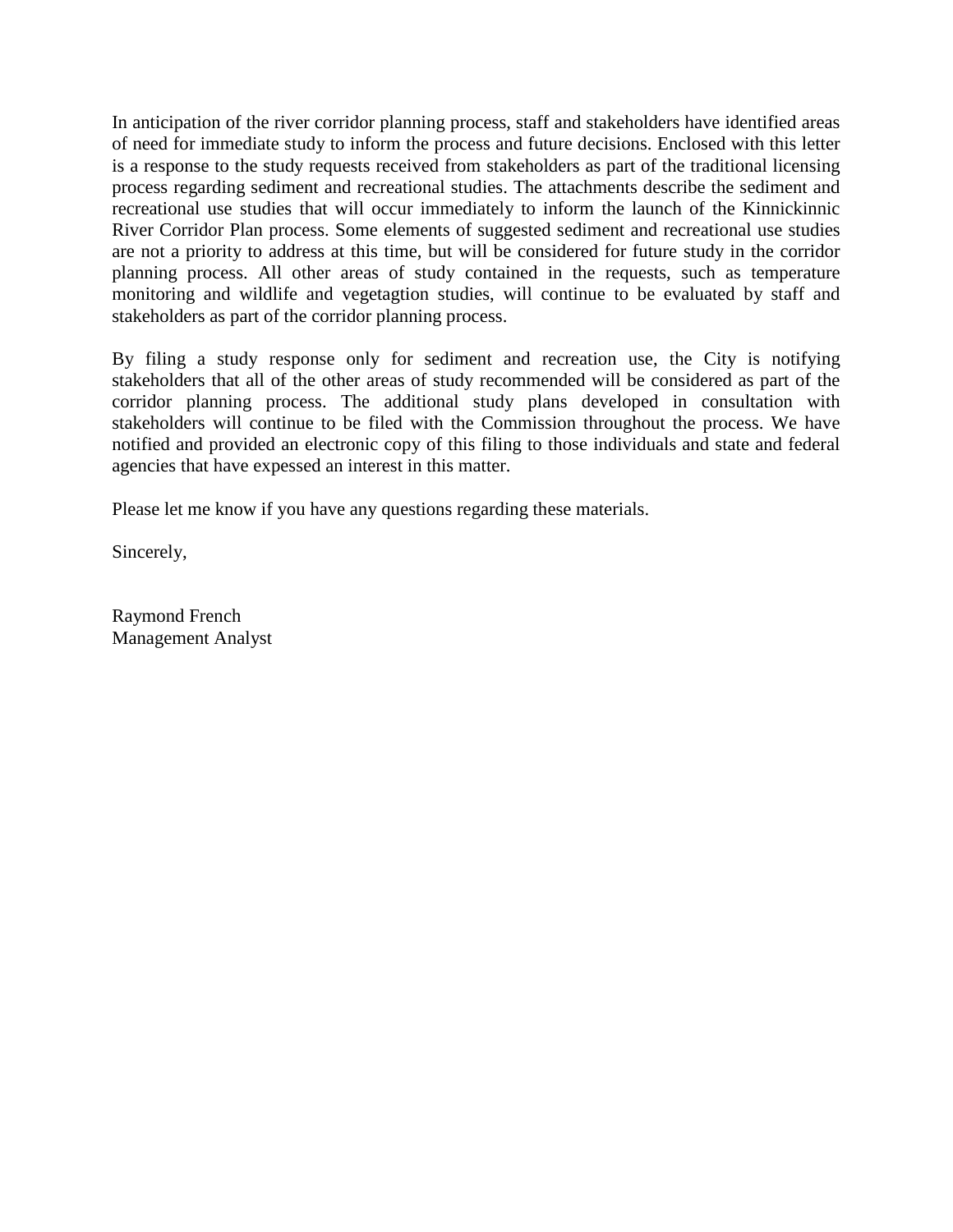### **INITIAL DIRECTED STUDIES**

### **Sediment Analysis**

An analysis of licensing options available to the City was prepared in fall 2014, which showed a wide range of potential costs for sediment management in the case of dam removal. Nearly every stakeholder submission as part of the traditional licensing process identified sediment as a key area of study, particularly as related to dam removal.

The primary goal of the sediment analysis to be conducted in 2015 is to identify the costs and methods for sediment management if the City were to pursue dam removal in the future at one or both hydroelectric facilities. Attached to this information is the request for proposal and questions answered for the sediment analysis project, developed in consultation with stakeholders.

### *Areas of Study*

The areas of study are likely to include sediment sampling of both impoundments, an analysis of the physical and chemical properties of the sediment, and bathymetric surveys of the impoundments, or updating existing information where applicable.

Proposals are due by 5:00pm on Tuesday, July 7, 2015. Staff and stakeholders will meet on Monday, July 13 to review the proposals and provide a recommendation to the Utility Advisory Board (UAB). The UAB will consider a resolution authorizing the work at their Monday, July 20, 2015 meeting.

### *Other Requested Areas of Study for Future Consideration*

The study requests list other areas of study that will not be completed as part of this analysis. They will continue to be considered for study as necessary to inform the Kinnickinnic River Corridor Plan and community process. They include:

- Benthic sediment survey to determine quantity and quality of aquatic habitat
- Confirming reservoir capacity and flow regime
- Determining rate of sedimentation in lakes (this is listed as an optional area of study in the request for proposals)

### **Recreational Uses**

Another area identified as a priority for initial study is providing baseline recreational use and amenity data to inform the Kinnickinnic River Corridor Plan process. There are also existing requirements as part of the current license to document recreation uses in the project area, particularly regarding the Form 80 Recreation Report and a separate survey regarding downstream conditions for an updated dam break analysis.

The City is conducting a multi-faceted baseline survey of recreational use and an inventory of recreation opportunities in the project area. Data collection is already underway in some areas and further surveys will continue to be developed in consultation with stakeholders. There are likely to be additional surveys of current and future recreational use as part of the Kinnickinnic River Corridor Plan process, and the study requests will continue to form a basis for the scope and topics of those studies.

The deliverables of this baseline survey are :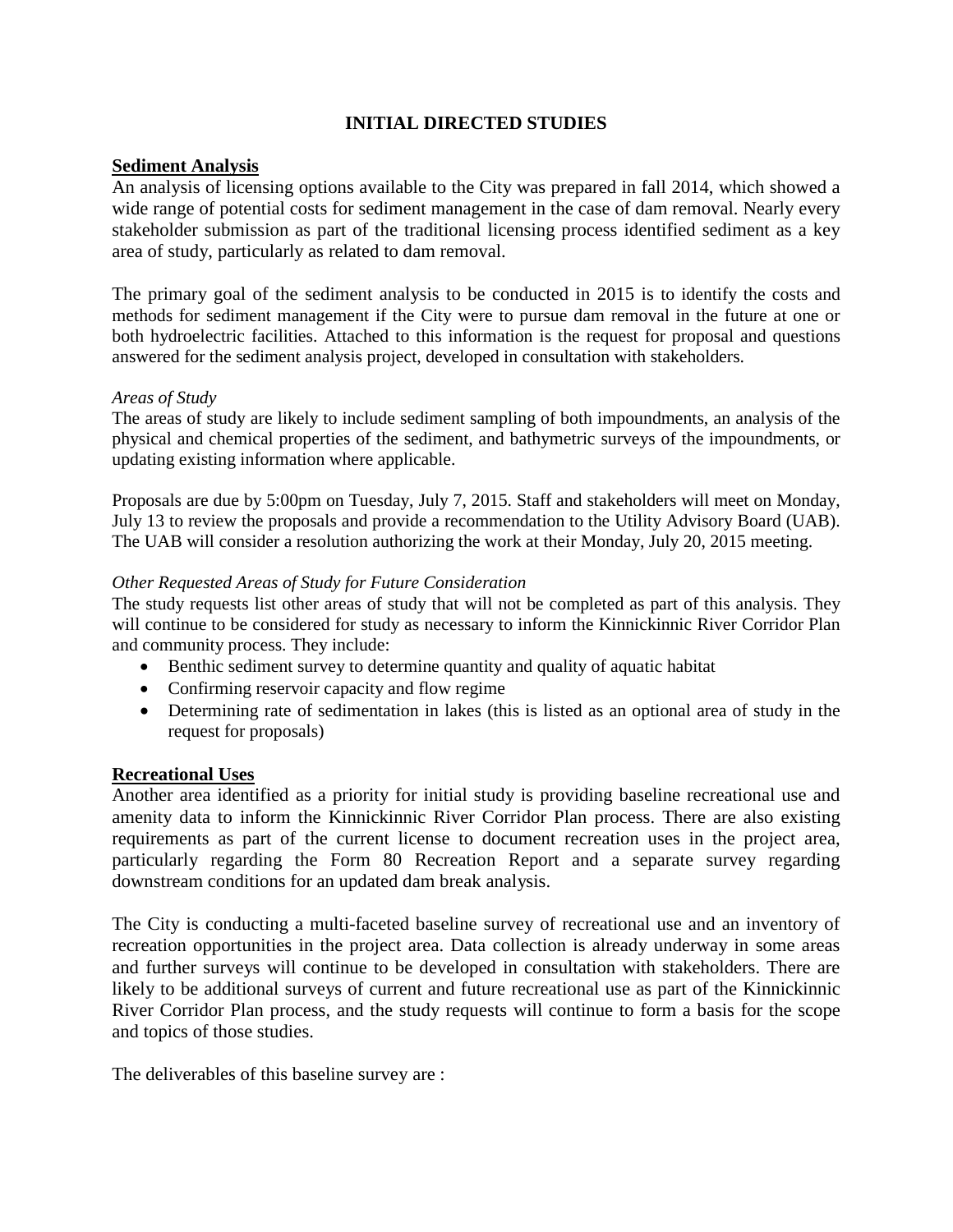### *1. Preliminary Project Boundary Map*

City staff have developed a preliminary project boundary map to guide the areas of study for recreational uses. The current project boundary map is inadequate for this purpose. Should the City and community decide to continue hydroelectric operations and pursue relicensing, the preliminary project boundary map would be included in those materials. However, for these purposes, this map is only a guide.

### 2. *Inventory of Existing Recreation Amenities*

This was a key item identified in the study requests and will be completed as part of this survey. City staff is identifying and mapping existing recreation amenities in the preliminary project area. This data is collected through observations of use, self-reports by recreational users, and those amenities provided by the City.

### 3. *Form 80 Recreation Report*

Staff is using the inventory of existing recreation amenities and staff observations of use on peak weekends to prepare information sufficient for this report. The Hydroelectric Operator is also recording visitors observed per day and their activities in the project area when making rounds to the Upper and Lower Hydroelectric facilities.

### 4. *Other Recreational Use Surveying*

Staff will be working with interested stakeholders to conduct an observational survey of visitors to the project area and their recreational uses. This was another key item identified in the study requests, and the survey is intended to provide a guide for understanding the number of visitors to the project area and their activities. This data will also inform the reporting requirements for the current license.

### 5. *Downstream Conditions Recreational Use Survey*

Staff will be working with primary recreational use outfitters that sponsor access to the lower Kinnickinnic River below the Lower Hydro to identify the daily, weekly, and monthly visitors to this area. This will provide the data necessary for assessing downstream conditions.

### *Other Requested Areas of Study for Future Consideration*

The study requests list other areas of study that will not be completed as part of this analysis. They will continue to be considered for study as necessary to inform the Kinnickinnic River Corridor Plan and community process. They include:

- Survey of perceptions of outdoor recreational opportunities and the project's effects (interviews and mail/telephone survey)
- Economic valuation of possible improvements due to removal of dams
- Creation of Recreation Plan for post-licensing
- Develop park inventory for parks in relation to project boundary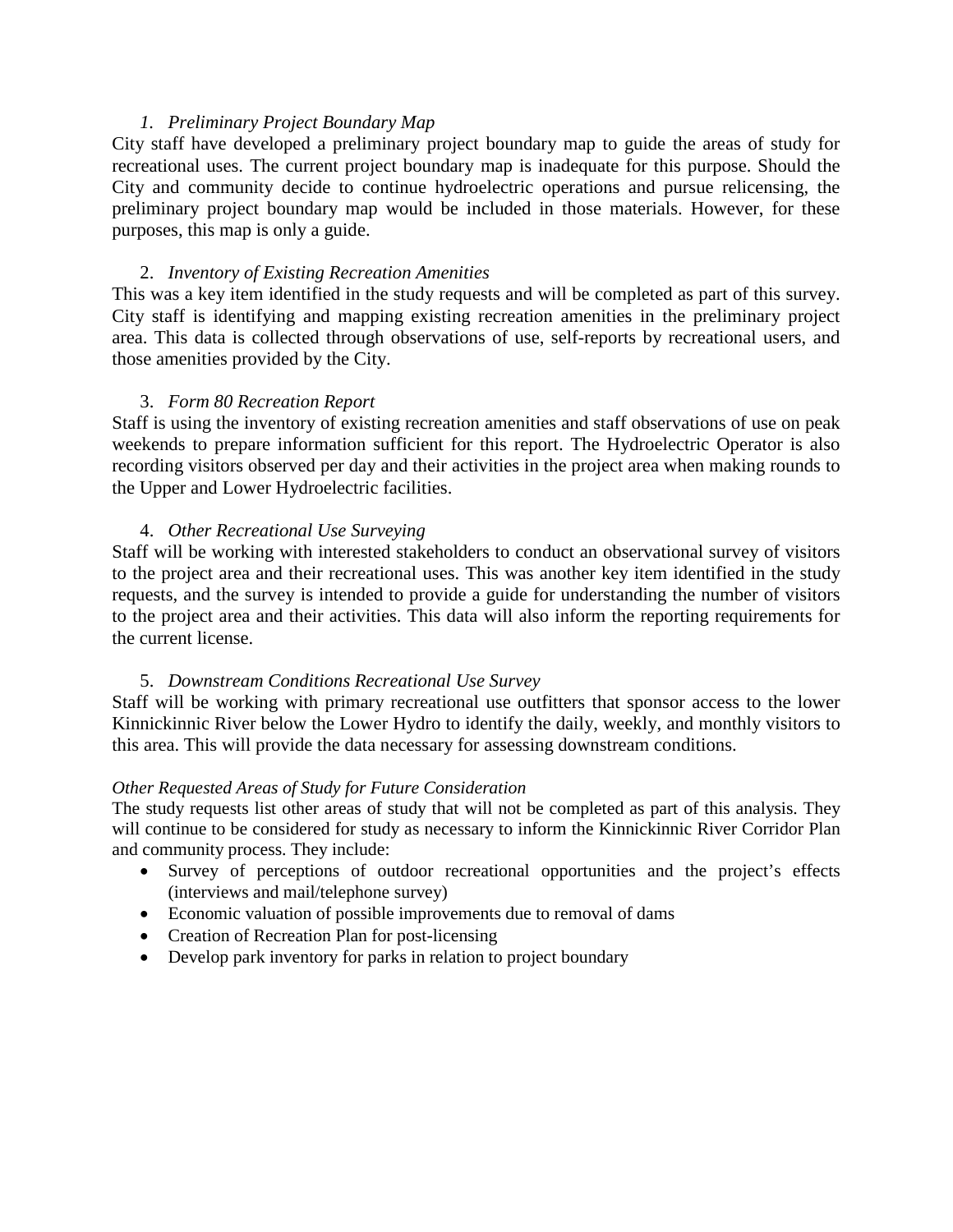

# CITY OF RIVER FALLS, WI

# Dan Toland, Mayor

# **REQUEST FOR PROPOSAL**

# **SEDIMENT ANALYSIS**

June 25, 2015

**222 Lewis St. River Falls, WI 54022 715·425·0900 Fax: 715·425·0915**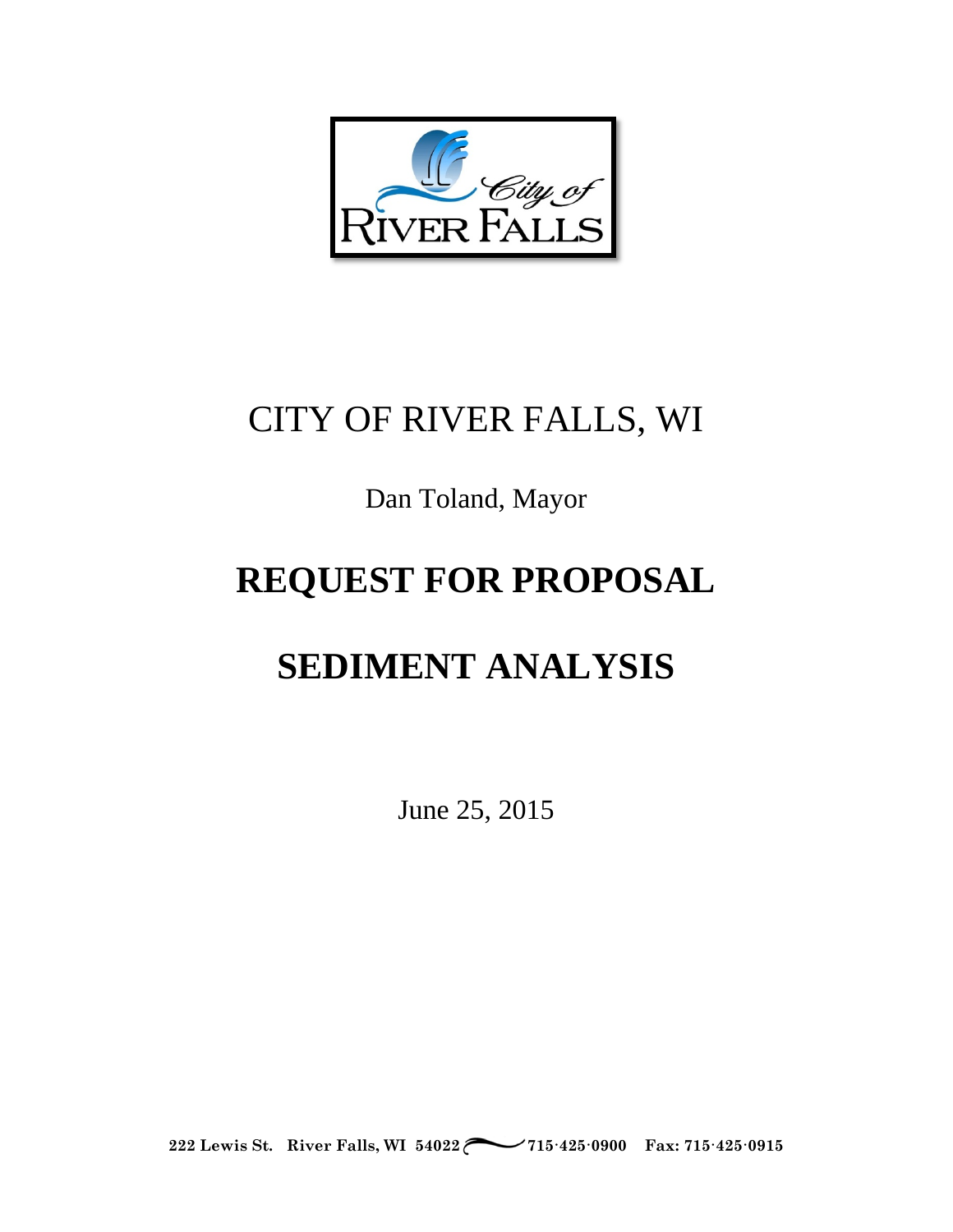# **Contents**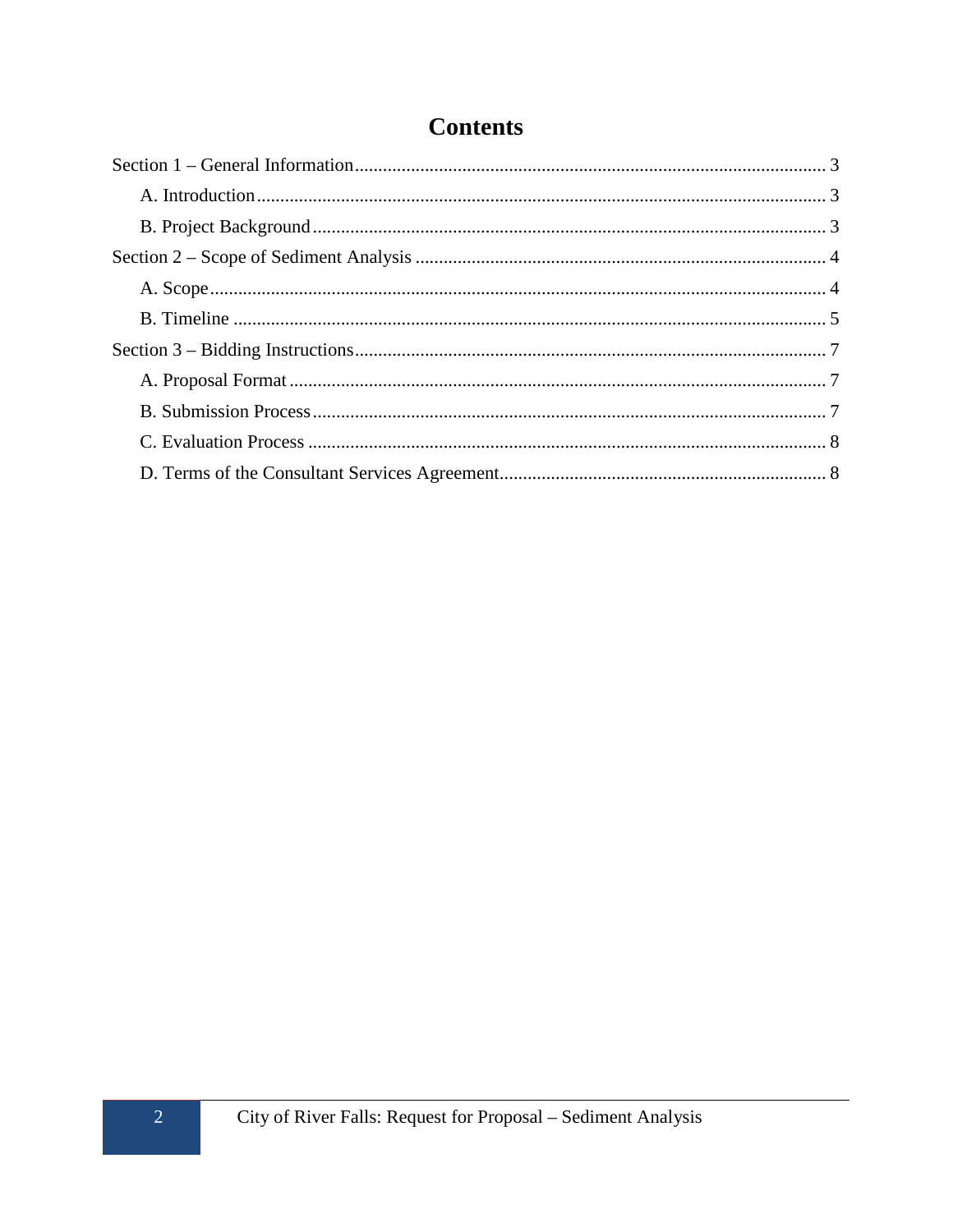# <span id="page-6-0"></span>**Section 1 – General Information**

# <span id="page-6-1"></span>*A. Introduction*

The City of River Falls (City) is currently seeking proposals from qualified firms to provide professional consultative services in the area of sediment analysis for the River Falls Hydroelectric Project (P-10489). The purpose of this request for proposals (RFP) is to provide interested qualified firms with information to enable them to prepare and submit a proposal for a services agreement.

The primary goal of the sediment analysis is to identify the costs and methods for sediment management if the City were to pursue dam removal in the future at one or both hydroelectric facilities. This analysis follows up on the preceding analysis of licensing options available to the City showing a wide-range of potential costs for sediment management. Secondary questions include the amount of sediment contained in the impoundments, their physical and chemical properties, and the implications of this information on possible sediment management scenarios.

The City anticipates that there are multiple components to this analysis, including some combination of bathymetric surveys, sediment depth measurements, and sediment sampling and analysis. It will be up to the firm to propose any necessary phasing for study that can best satisfy the research question presented in the most cost-effective manner. The City also requests firms provide an optional study component that establishes the rate of sedimentation in the two impoundments.

Proposals will be accepted until 5:00pm on Tuesday, July 7, 2015. Electronic submittals are encouraged and submitted to Ray French at [rfrench@rfcity.org.](mailto:rfrench@rfcity.org) Hard copies may be mailed to:

> Ray French City of River Falls 222 Lewis Street River Falls, WI 54022

Questions or requests for clarification may be directed to Ray French, Management Analyst, at 715-426-3437 or email at refrench@rfcity.org.

# <span id="page-6-2"></span>*B. Project Background*

The River Falls Hydroelectric Project (P-10489) was granted a 30-year license from the Federal Energy Regulatory Commission (FERC) that expires on August 31, 2018. The project consists of the hydroelectric facilities at the Junction Falls (Upper) and Powell Falls (Lower) Dams. A draft map of the project boundary can be found [here](http://www.rfcity.org/DocumentCenter/View/498) (8mb pdf).

The Junction Falls (Upper) Dam was constructed in 1920 and significant rehabilitation work was completed in 1990. It consists of a concrete gravity dam, 140 feet long and 32 feet high, with an uncontrolled overflow spillway and a crest length of 115 feet. The existing reservoir, Lake George is 16 acres with a storage capacity of 142 acre-feet. The Powell Falls (Lower) Dam was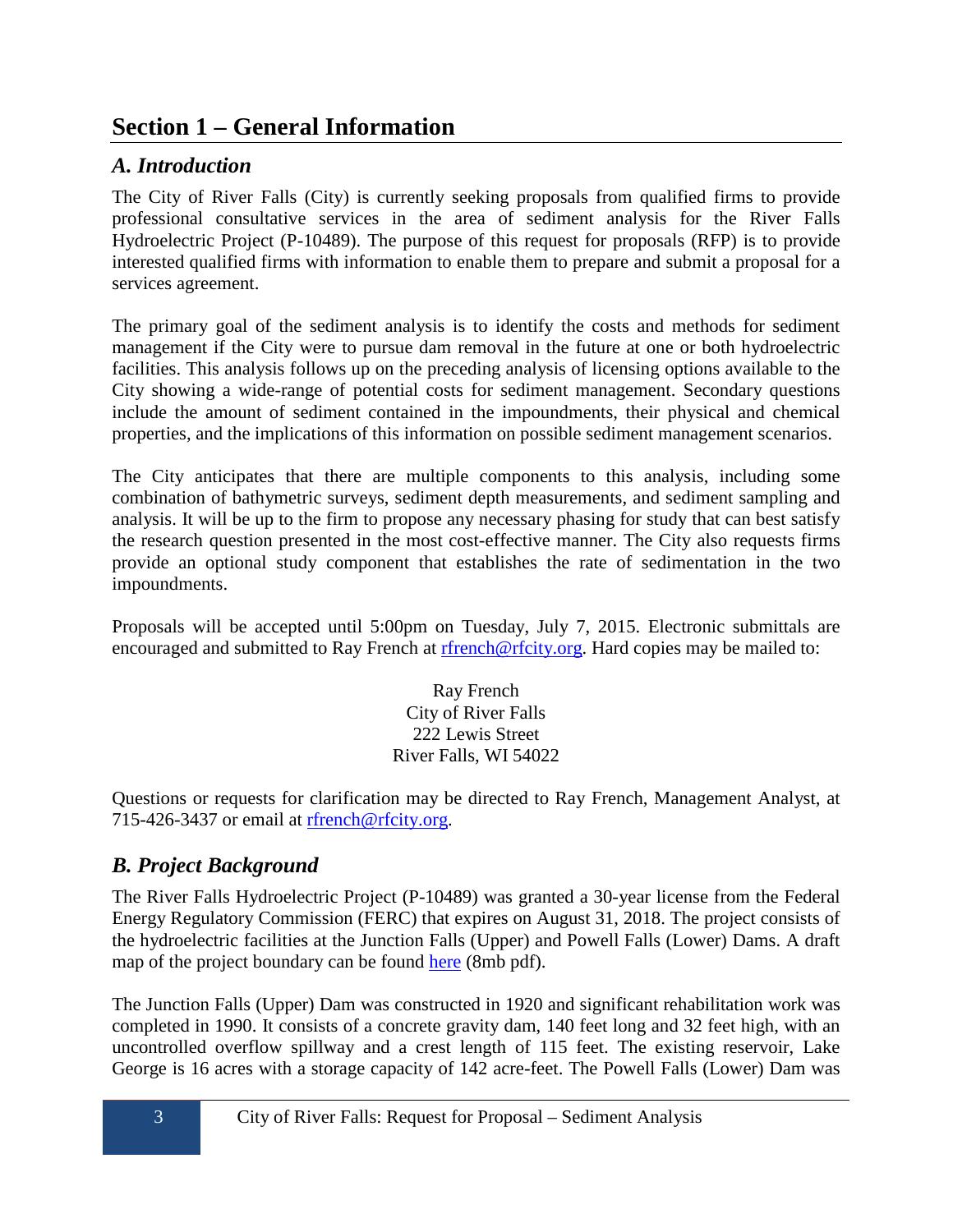constructed in 1966. It consists of a concrete gravity dam, 110 feet long and 22 feet high, with an uncontrolled overflow spillway. The reservoir, Lake Louise, is 15.4 acres with a normal 37 acrefeet capacity.

On November 27, 2013, the City filed a notice of intent to file a license application and a request to use the Traditional Licensing Process, along with its pre-application document (PAD). FERC approved use of the Traditional Licensing Process on January 27, 2014. On March 24, 2014 the City hosted an initial consultation meeting and site visit for interested parties and stakeholders. Those interested parties and stakeholders submitted their study requests and comments on the PAD by May 23, 2014.

Since then, City staff has continued to evaluate Project feasibility and engage in informational conversations with community members and interested parties. Given the significant interest in the Project and a preliminary analysis completed by staff, the City retained a licensing consultant to perform an alternatives analysis regarding licensing requirements and Project disposition. This analysis produced wide ranges of costs for the different licensing alternatives available.

In contemplation of the different licensing options and on January 13, 2015, the River Falls City Council adopted resolutions that directed staff to seek a license extension, adopted a draft Kinnickinnic River Corridor Planning Strategy, and provided additional oversight of hydro capital costs. Another resolution also directed staff to annually report the fund balance, if any, from hydro operations for future capital projects related to the future Kinnickinnic River Corridor Plan. Additional information can be found at [http://www.rfcity.org/hydro.](http://www.rfcity.org/hydro)

The sediment analysis and related studies covered by this Request for Proposal are intended to answer the questions presented in the Introduction and be sufficient for use in future licensing applications, feasibility studies and plans for dam removal, and the sediment management options contained in each process.

# <span id="page-7-0"></span>**Section 2 – Scope of Sediment Analysis**

# <span id="page-7-1"></span>*A. Scope*

The City and stakeholders are interested in an analysis of the sediment in the two impoundments in order to establish reliable cost estimates and understand the methods for sediment management if dam removal is to be pursued in the future at one or both hydroelectric facilities.

A previous analysis of alternatives related to licensing and project disposition identified that, in the case of dam removal, sediment management results in the greatest variation in overall costs for the project. The goal of the sediment analysis is to identify what those costs would be and the requirements for managing the sediment in the two impoundments, specifically.

The City has some existing sediment data and a bathymetric survey completed in 2006 for Lake George. There is limited data existing on Lake Louise. Interested firms can find information on the bathymetric survey of Lake George here: [http://1drv.ms/1Mi9fls.](http://1drv.ms/1Mi9fls) Also included in that folder is original data on the sediment of Lake George from 1980, 1990, and 2014 (WiDNR).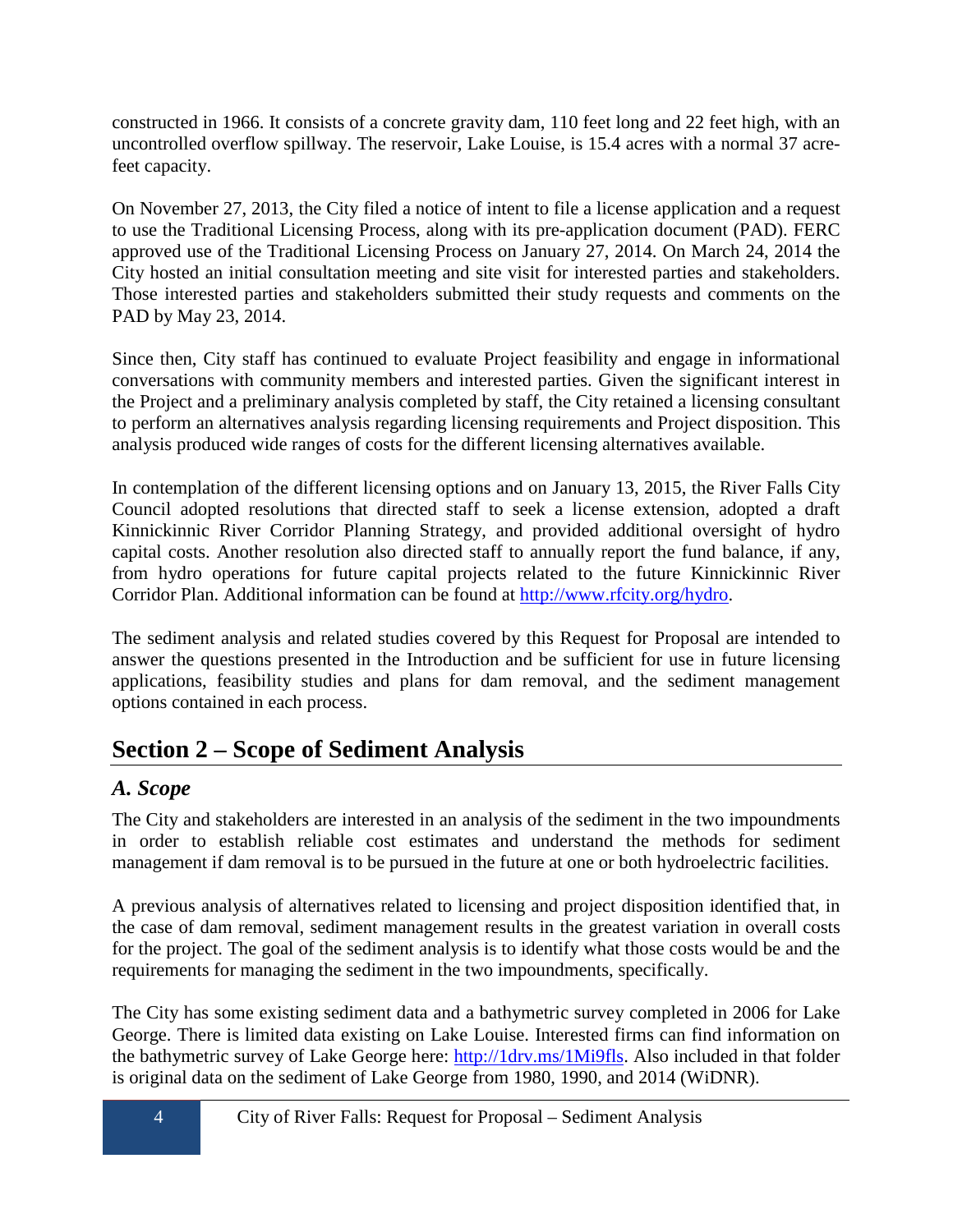The City anticipates that there are multiple components to this analysis, including some combination of bathymetric surveys, sediment depth measurements, and sediment sampling and analysis. The firm shall include in the proposal the development of a bathymetric survey of Lake Louise and enough field checking and verification necessary to validate the existing survey of Lake George. The proposal shall include the firm's recommendations for a sufficient number of sediment probes to bedrock necessary to calculate sediment volumes and create digital base maps of bedrock. The proposal shall also include a program that may be based on a range of core samples sufficient to provide the City with an evaluation and characterization of the physical properties of the sediments in Lake George and Lake Louise. Analysis of core samples shall be completed in conformance with WiDNR requirements for chemical analysis. It is up to the firm to propose any necessary phasing for study that can best satisfy the research question presented in the most cost-effective manner.

In addition to the research, field work, analysis, and reporting requirements for this project, the City also requests that firms include in the proposal estimated costs for sufficient meetings prior to work beginning and for presentations of the findings to the local stakeholder group and community as may be required depending on findings. Adequate consultation with Wisconsin Department of Natural Resources staff on the issues that may impact this project in the case of dam removal or relicensing shall also be included prior to work beginning. City staff will be in communication with the selected firm and monitor progress throughout the project.

## *Optional Bid Item*

The City requests firms provide bidding information for an optional task that determines an estimated rate of sedimentation in the two reservoirs. The concern addressed by this item is whether the data collected and reported in this analysis will be sufficient should the City and community pursue dam removal in the future, and whether there is a time limit on its value.

Limited sediment sampling and bathymetric survey data is available for the two impoundments and the body of information will be updated as part of this project. Proposals may address how this inquiry can be paired with existing project phasing and activities for the overall sediment analysis project. Proposals may also address the efficacy of this optional bid item and whether it would be useful information when evaluating dam removal feasibility or preparing dam removal and sediment management plans ten or more years into the future.

# <span id="page-8-0"></span>*B. Timeline*

The City has made every effort to include enough information in this RFP for a firm to prepare a responsive proposal. The City reserves the right to retain all proposals submitted and to use any ideas in a proposal, unless protected by copyright, regardless of whether that proposal is selected. Submission of a proposal indicates acceptance by the firm of the conditions contained in the RFP, unless clearly and specifically noted in the proposal submitted, and confirmed in the contract between the City of River Falls and the firm selected.

The City reserves the right to reject any and all proposals, cancel all or part of this RFP, waive any minor irregularities, and request additional information from proposing firms. The City will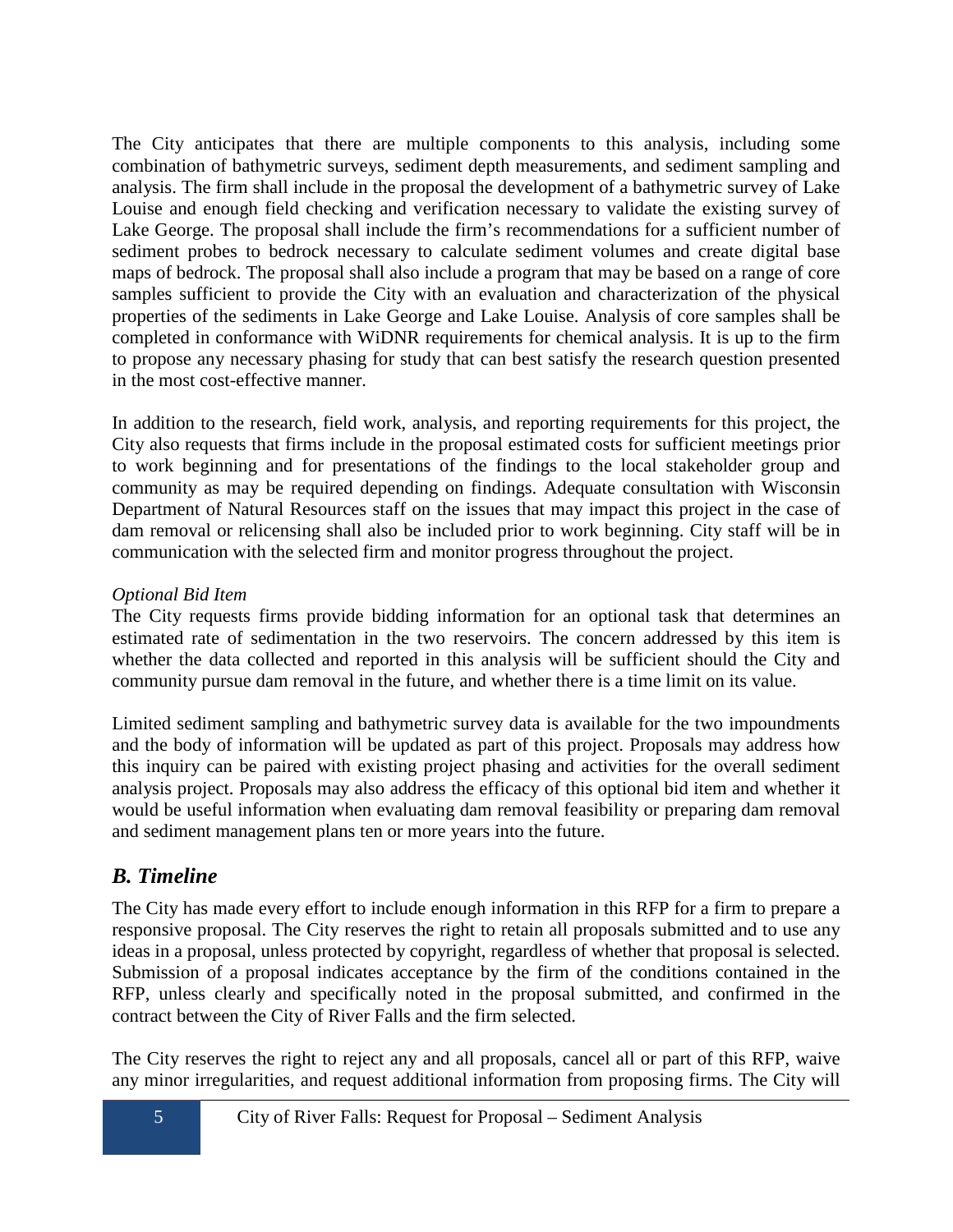not reimburse the respondents to this RFP for any expenses incurred in preparing proposals, or for the attendance at interviews. This RFP does not obligate the City to accept or contract for any services.

| <b>TIMELINE</b>                          |               |  |  |  |  |
|------------------------------------------|---------------|--|--|--|--|
| Distribution of RFP                      | June 25, 2015 |  |  |  |  |
| Proposal submission, 5:00pm              | July 7, 2015  |  |  |  |  |
| Initial staff proposal review            | July 8, 2015  |  |  |  |  |
| Group proposal review with stakeholders  | July 13, 2015 |  |  |  |  |
| Notification of preliminary decision     | July 15, 2015 |  |  |  |  |
| <b>Utility Advisory Board Resolution</b> | July 20, 2015 |  |  |  |  |

The timing of the proposal process is as follows:

### Distribution of RFP

The RFP will be made available on the City's website [\(www.rfcity.org\)](http://www.rfcity.org/) on June 25, 2015.

### Proposal Submission

Proposals must be e-mailed to Ray French at [rfrench@rfcity.org](mailto:rfrench@rfcity.org) or received through the mail no later than 5:00pm on July 7, 2015. A confirmation e-mail will be sent upon receipt to ensure consideration of the proposal.

### Initial Staff Proposal Review

City staff will prepare an initial review and summary of the proposals beginning on July 8, 2015 and provide it to a selected group of stakeholders for review.

### Group Proposal Review with Stakeholders

A meeting with selected stakeholders to evaluate the proposals will occur on or about July 13, 2015. City staff and selected stakeholders will develop a recommendation for proposal approval for the Utility Advisory Board.

### Notification of Preliminary Decision

Firms submitting proposals will be notified of the preliminary decision by July 15, 2015 in anticipation of the Utility Advisory Board packet publication. The packet will include a memo and resolution authorizing the agreement with selected firm, and the Group recommendation.

### Utility Advisory Board Resolution

At their regularly scheduled meeting on July 20, 2015 at 6:30pm, the Utility Advisory Board will consider a resolution authorizing an agreement with the selected firm based on the recommendation of the staff and stakeholder group.

Project work shall be completed in 2015 with report and presentation of results to City staff, stakeholders, and public by early November, 2015.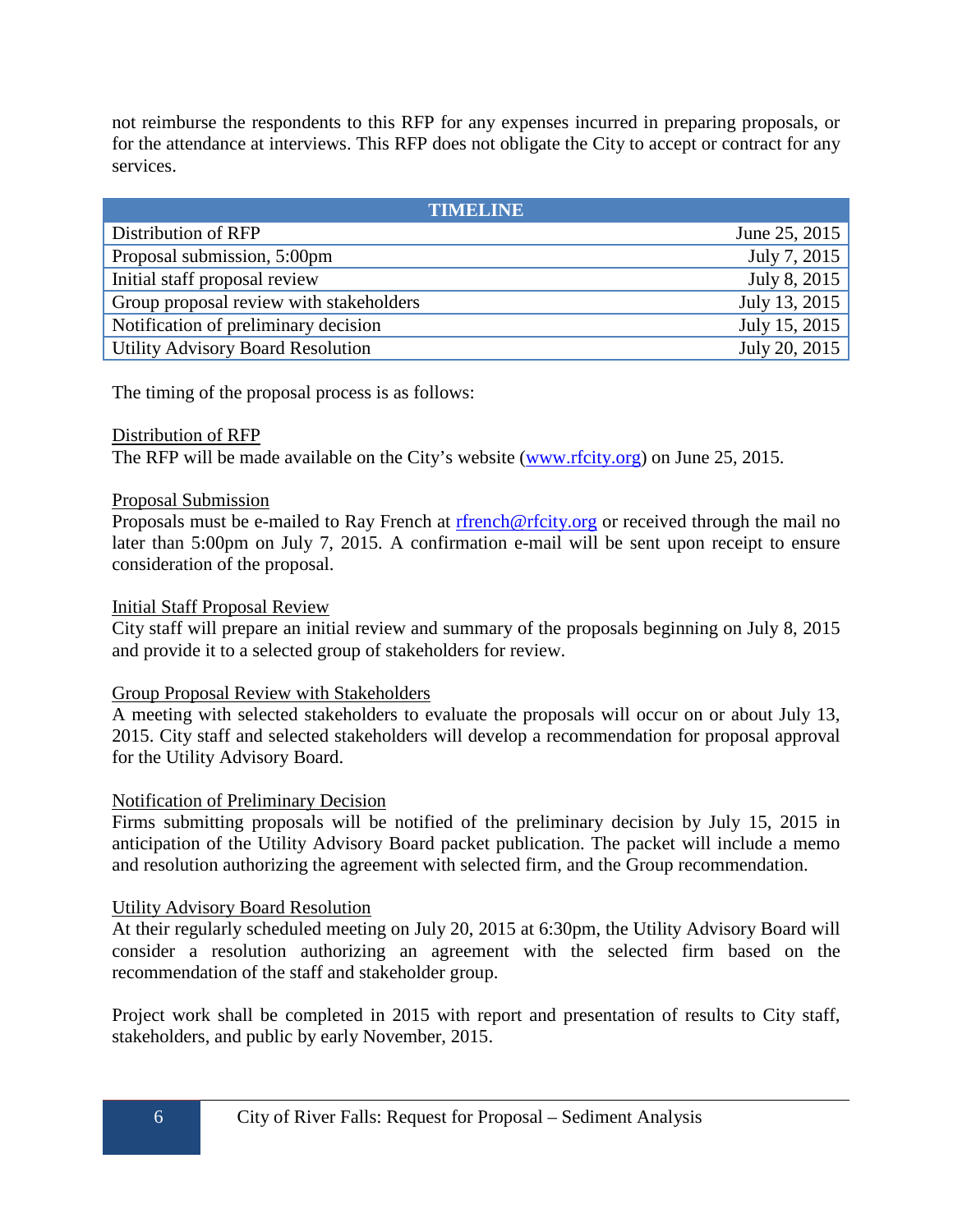# <span id="page-10-0"></span>**Section 3 – Bidding Instructions**

# <span id="page-10-1"></span>*A. Proposal Format*

Firms are encouraged to be creative and thorough in their proposal submissions to include all of the following information:

- 1. Letter of Transmittal. The letter of transmittal shall include an introduction of the bidder's firm as well as the name, address, telephone number, and e-mail address of the contact person and other representatives dealing with the RFP, and signed by an authorized representative of the firm.
- 2. Executive Summary. An executive summary shall briefly describe the bidder's approach to the proposal, clearly outline any options or alternatives, and indicate if the bidder cannot meet any major requirements. The summary must also highlight the major features of the proposal and identify any pertinent supporting information.
- 3. Statement of Qualifications. This section shall provide information regarding the bidder's qualifications and experience, or those of his/her proposed partner's, relevant to the work to be performed, including what, if any, experience the bidder has in dam removal and sediment management in Wisconsin. It shall include a firm profile (if appropriate); references of similar contracts or work experience that is relevant to this RFP; and appropriate references, including addresses and phone numbers of individuals, groups or organizations with which the bidder has worked during the past 3-5 years.
- 4. Additional Information. Any information deemed pertinent to the RFP, but not outlined in the RFP may be included in this section. This section may also include firm brochures or other material.
- 5. Proprietary Information. Bidders are requested to mark any specific information contained in the proposal that is not to be disclosed to the public or used for purposes other than evaluation of the proposals. Pricing and service elements of the successful proposal will not be considered proprietary. The proposal and all supporting materials supplied will become the property of City of River Falls and will not be returned. Proposals submitted may be reviewed and evaluated by any person at the discretion of the City.

# <span id="page-10-2"></span>*B. Submission Process*

Proposals will be accepted until 5:00pm on Tuesday, July 7, 2015. Electronic submittals are encouraged and submitted to Ray French at [rfrench@rfcity.org.](mailto:rfrench@rfcity.org) Hard copies may be mailed to:

> Ray French City of River Falls 222 Lewis Street River Falls, WI 54022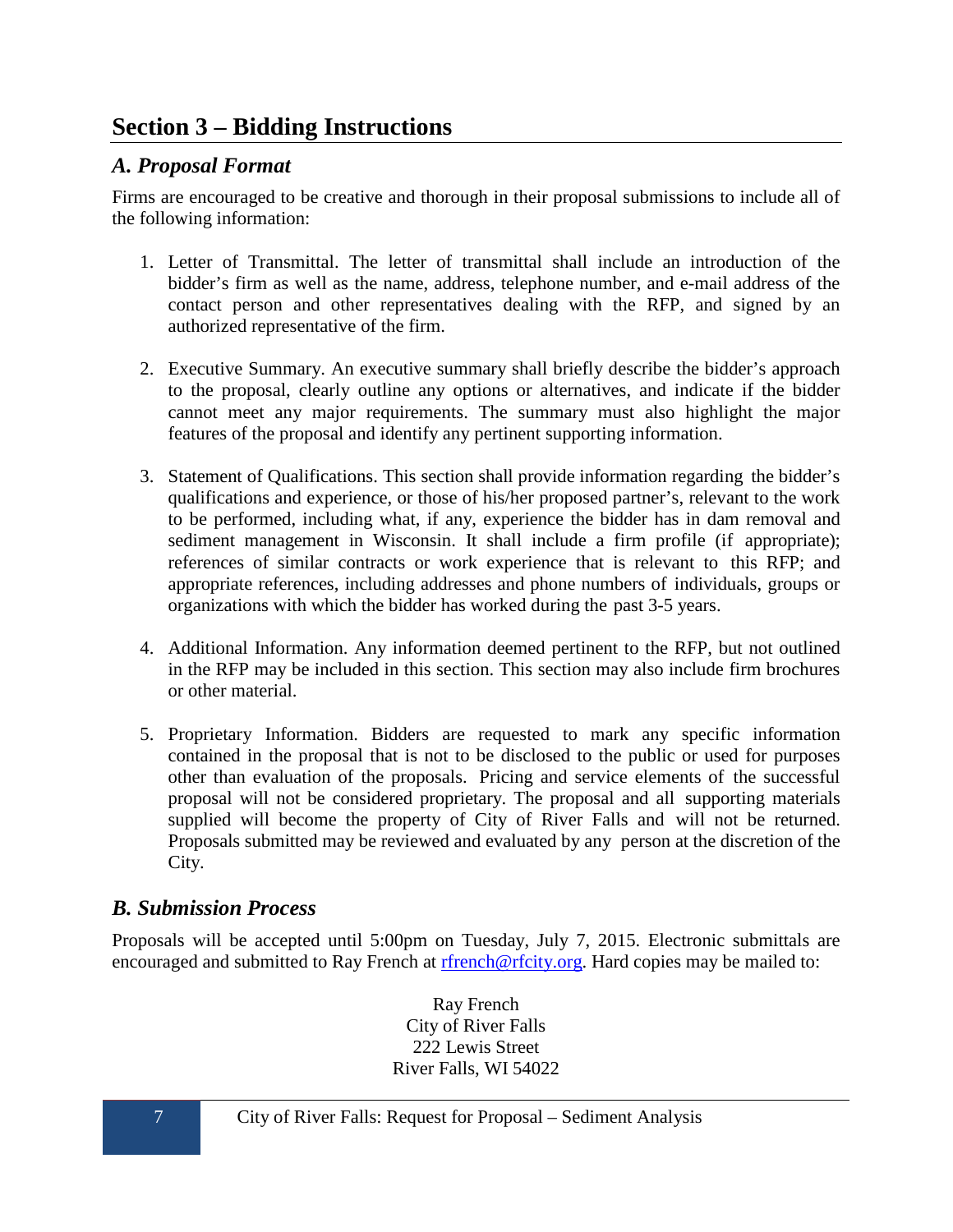Questions or requests for clarification may be directed to Ray French, Management Analyst, at 715-426-3437 or email at [rfrench@rfcity.org.](mailto:rfrench@rfcity.org)

## <span id="page-11-0"></span>*C. Evaluation Process*

Proposals will be initially reviewed by City staff based on their alignment with the goals of the project. A summary of the proposals will be prepared, which will be shared with stakeholders along with the proposals themselves for their review. A meeting of City staff and selected stakeholders will occur on or about July 13. The group will come to consensus and communicate their recommendation to the Utility Advisory Board (UAB) and to bidding firms on July 15, with authorization to continue by the UAB on July 20, 2015.

It is the City's desire to select the firm that will provide the best overall value to the City. Best value is based not only on cost, but also includes the ability to best answer the questions presented for current and future process considerations.

Submitted proposals will be judged on the following evaluation criteria:

- a. The demonstrated ability of the bidder to perform the work necessary to achieve the goals of the project, including providing adequate communication throughout the course of the project.
- b. The experience of the firm and individuals to perform the work of the project, with particular interest in similar work performed in the State of Wisconsin according to state rules and regulations, or applicable work under federal guidance.
- c. The proposed price and terms of the agreement that is offered.

# <span id="page-11-1"></span>*D. Terms of the Consultant Services Agreement*

The terms of the consultant service agreement will include specific language regarding the provision of services; required insurance and indemnification; agreement options, continuation, and termination clauses; timing of invoicing and payments; and requirements for interaction with City staff, elected representatives, stakeholders, and the public.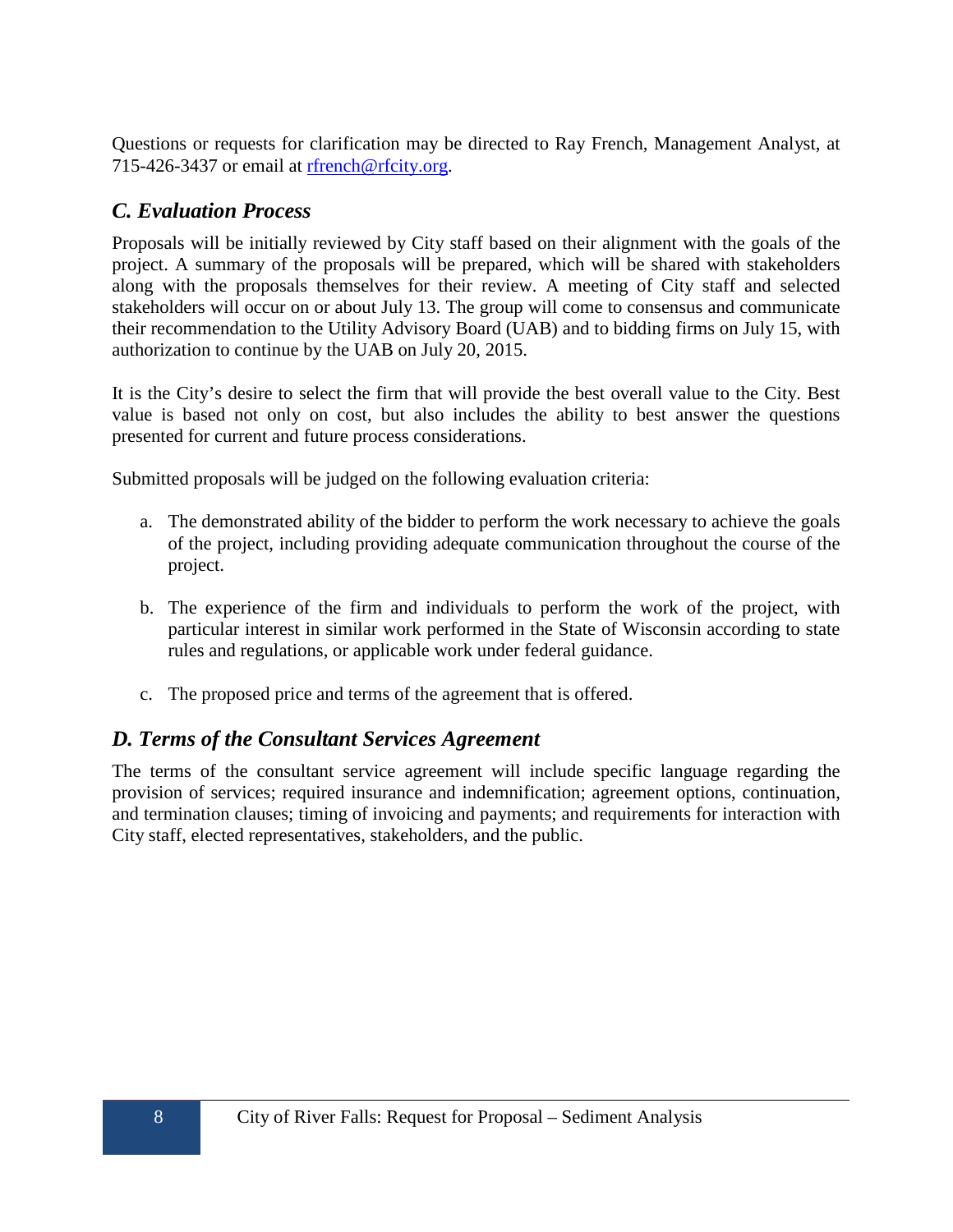

# **MEMORANDUM**

| <b>TITLE:</b> | <b>RFP for Sediment Analysis: Questions Answered</b> |
|---------------|------------------------------------------------------|
| DATE:         | July 2, 2015                                         |
| FROM:         | Raymond French                                       |
| TO:           | <b>Prospective Bidders</b>                           |

We have received a number of similar questions from prospective bidders that I would like to share with all interested firms.

1. Is there a boat launch on either impoundment?

*There are no designated boat launches on either impoundment. There are flat areas where recreational users access the impoundments to put in or take out their kayaks/canoes and fish, but there are no traditional concrete boat launches.*

2. Please clarify the requirement to conduct the sediment probes to bedrock. Typical studies of this nature probe to native substrate and the difference impacts the choice of equipment used for the sampling.

*The primary goal of the sediment analysis is to identify the costs and methods for sediment management if the City were to pursue dam removal in the future at one or both hydroelectric*  facilities. If a prospective bidder considers that level of study to be unnecessary in providing the *answer to the primary question of the study, bids may state the primary recommendation of the bidder between (1) probing to bedrock and (2) probing to native sediment, and provide a cost estimate for each. If probing to native sediment is recommended, bids shall provide reasoning for that recommendation. The approved course of work as adopted by the Utility Advisory Board considering the recommendation of the group reviewing the proposals will identify the option selected.*

3. Please provide more information on the licensing analysis that showed a wide range of costs for sediment management.

*The attached Enclosure is the analysis of licensing options referred to in the RFP. Please see page 16 for the reference to the wide range of costs for sediment management in the case of dam removal.*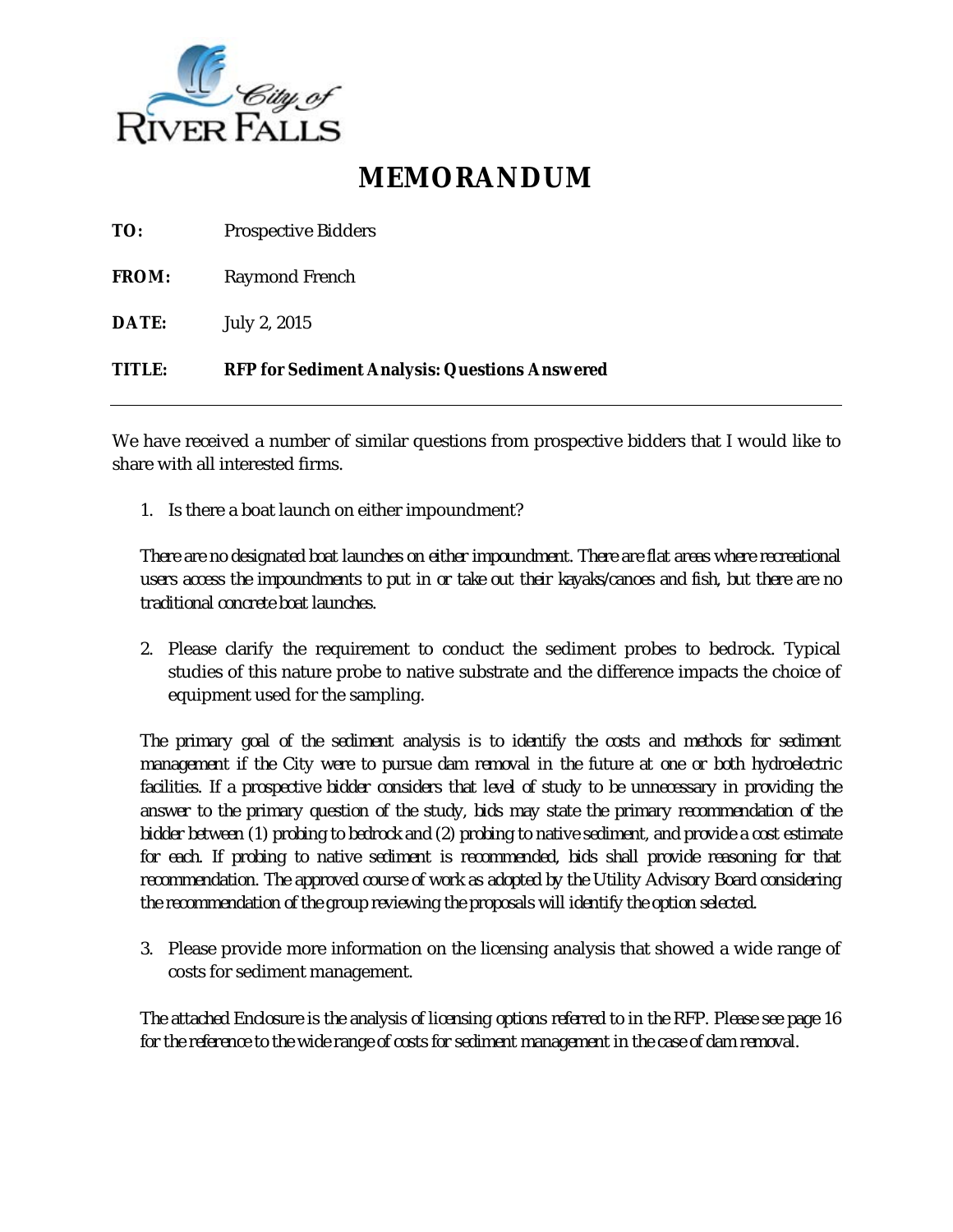### **City of River Falls – Hydroelectric Operations Options**

### **Executive Summary**

The City of River Falls owns and operates two hydroelectric facilities located on the Kinnickinnic (Kinni) River. The two facilities, Junction Falls and Powell Falls, are located in the City, have a total installed capacity of 375 kW, and currently operate under a Minor Water Power Project license issued by the Federal Energy Regulatory Commission (FERC). The two hydroelectric facilities operate to generate electricity that is then sold to the City's electric customers, offsetting the need to purchase replacement power. The Project's FERC license (FERC P-10489) expires on 08/31/2018 and the City is currently in the process of relicensing the Project facilities. The Kinni River is designated as a Class I trout stream upstream and downstream of the Project, and Agencies and other stakeholders expressed interest in evaluating options that may result in the Project facilities being removed.

The City of River Falls contracted with TRC to assist the City by providing an alternatives analysis designed to assist the City in determining a course of action for the future of these facilities. Five options were evaluated: 1) FERC License Extension & Community Planning Process, 2) FERC License Application, 3) FERC License Application with a Settlement Agreement, 4) Surrender the License with Facilities in Place, and 5) Surrender the License with Dam Removal. TRC compiled a list of studies likely to be requested and associated cost estimates for each option.

Detailed information summarized below is outlined in the attached spreadsheets (Attachment A). Each sheet includes a summary of studies likely to be needed (ranked Low, Moderate, or High likelihood) for each option with cost estimates. For the License Extension Option we ranked the studies according to their value for the community-planning process. We included a range of low to high cost estimates, as study scope and costs are often negotiable and vary based on site-specific conditions. Where possible, we assumed City staff would work with the local university, Agencies, and stakeholders to conduct studies. Depending on the scope of study negotiated, this could help the City to gravitate more toward the low end of our estimates.

### **Summary of Options:**

### **Option 1: FERC License Extension & Community Planning Process**

Under Option 1, the City of River Falls would request a license extension from FERC. The City has initiated contact with members of FERC staff, who are evaluating the potential to grant a five to ten year extension. The extension request, if granted, would allow the City time to undergo its community planning process to thoroughly discuss the future of the hydroelectric projects, dams, and potential redevelopment of the river. Studies listed under Option 1 (Attachment A) are not required for a FERC license extension and, at the City's option, can be completed during the community planning process to help the City and its citizens evaluate current site conditions and potential future changes. During this planning process, the City would select the ultimate option (Option 2, 3, 4, or 5) they wish to pursue. Data gathered during the planning period may be utilized in the future, potentially reducing some costs for studies conducted under the future option chosen.

All of these studies are optional, and we believe some of the studies will add little value to the planning process. The low cost estimate excludes the "Low" likelihood studies, while the high cost estimate includes all of the studies listed in Attachment A. The cost estimate for Option 1 ranges from **\$2,000 to**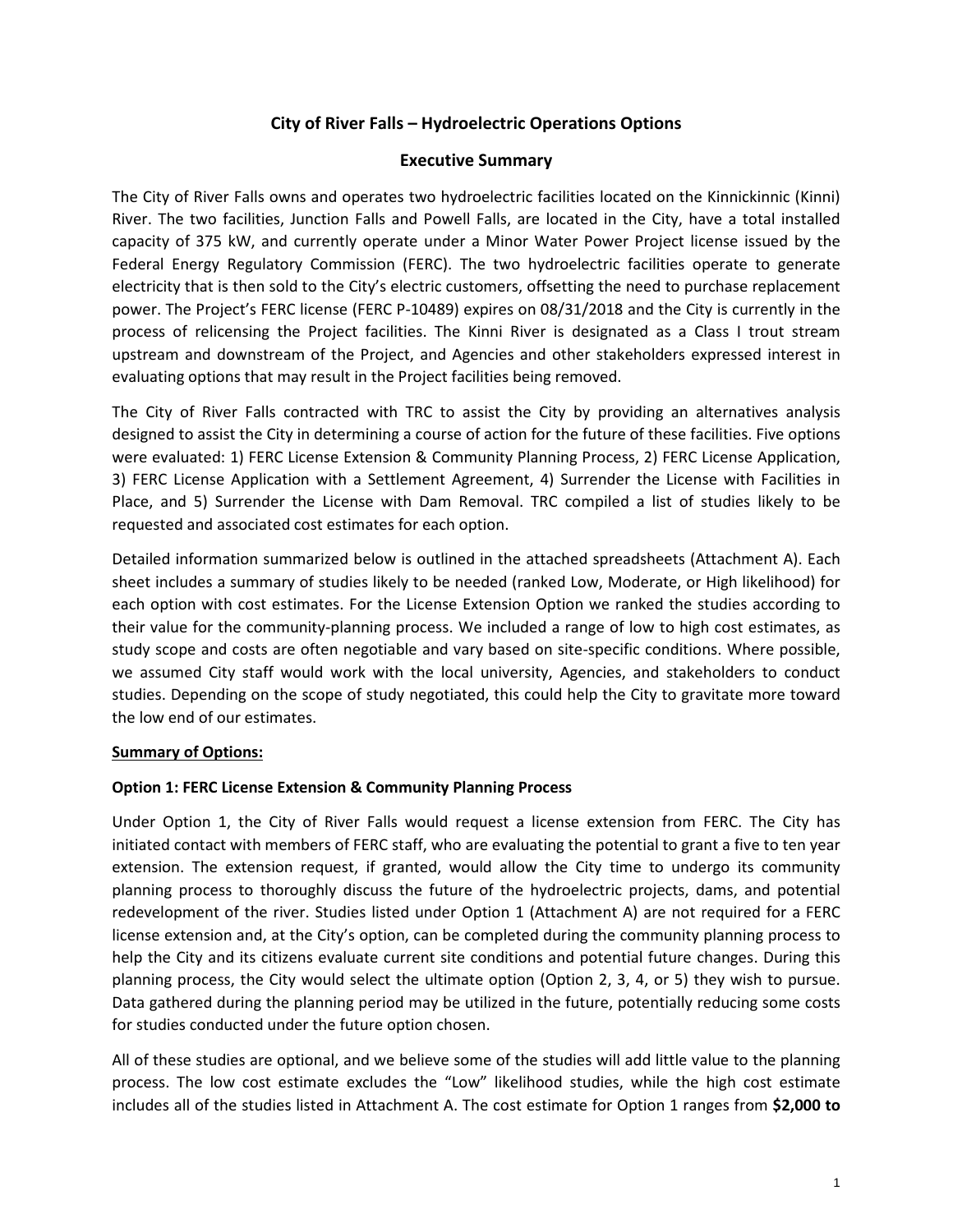**\$223,000**. Note that the cost for this option would be added to whatever additional option the City determines to pursue when the extension expires.

### **Option 2: FERC License Application**

Under Option 2, the City would continue to pursue the Traditional Licensing Process (TLP) as originally planned. This option would allow the City to relicense and operate the hydroelectric facilities and generate power for the duration of the license (30 years), or until it determines it no longer wishes to operate all or a portion of the Project facilities. The objective of the studies listed under Option 2 are to provide sufficient information in the relicensing, per 18 CFR 4.61 (contents of application for a License for a Minor Water Power Project and Major Water Power Projects 5 MW or less), to allow FERC to prepare an Environmental Assessment and issue a new license. This option treats the licensing of the hydroelectric facilities as separate from the Kinni River Corridor planning process.

The low cost estimate excludes the "Low" likelihood studies, while the high cost estimate includes all of the studies listed in Attachment A. The cost estimate for Option 2 ranges from **\$218,000 to \$444,000.** This cost estimate also includes the range of costs to prepare a license application. It does not include any costs of future license requirements.

### **Option 3: FERC License Application with Settlement Agreement**

Under Option 3, the City would proceed with the FERC License Application with the addition of a Settlement Agreement among the City (as the Licensee), Agencies and other stakeholders. The objective of this option is to provide sufficient information in the relicensing process, per 18 CFR 4.61 (contents of application for a License for a Minor Water Power Project and Major Water Power Projects 5 MW or less), to allow FERC to prepare an Environmental Assessment, while also working with Agencies and other stakeholders to support the community-planning process for the Kinni River Corridor. The Settlement Agreement would need to address issues and concerns brought forward by the Agencies and other stakeholders and may allow the City to eliminate or decrease the scope of many of the studies in favor of using currently available data or easily developed data to determine necessary license requirements.

The low cost estimate excludes the "Low" likelihood studies, while the high cost estimate includes all of the studies listed in Attachment A. The cost estimate for Option 3 ranges from **\$191,000 to \$397,000.** In addition to studies, the cost estimate for this option includes an estimate for negotiating a Settlement Agreement and preparing the license application. It does not include any costs of future license requirements that result from the settlement.

### **Option 4: Surrender with Facilities in Place**

The City may choose to surrender its FERC license and maintain the two hydroelectric project dams without operating the generating facilities. The objective of this option is to provide sufficient information in a surrender application to allow FERC to prepare an Environmental Assessment, issue an order, and transfer dam safety requirements to the state of Wisconsin (18 CFR Part 6 Surrender or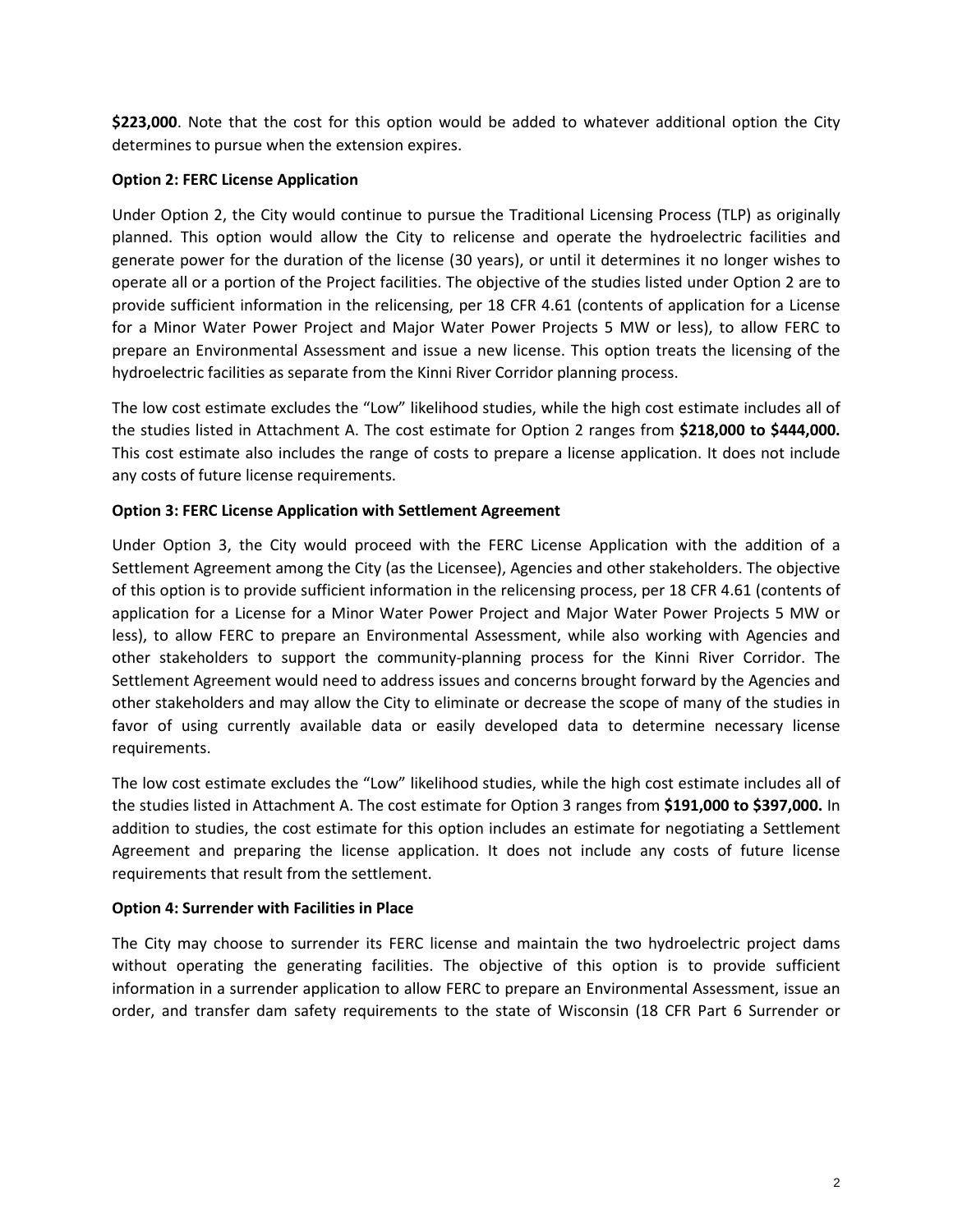Termination of License; state of Wisconsin Chapter 31 regarding dam safety). For the purpose of this analysis, it was assumed the City of River Falls would retain ownership of the hydroelectric facilities.  $1$ 

Power generation would cease and the City would need to commit to specific plans maintaining the dams in a safe and stable manner. Continued dam safety oversight would be through the WDNR. The City would need to coordinate with the WDNR to determine requirements for maintaining the dams.

TRC does not believe any significant studies should be required for this option. Other than historic structures, and possibly Projects Costs and Socioeconomics, TRC has placed a "Low" likelihood of these studies being required. That being said, we cannot be certain how FERC will rule on the need for all of these studies. There are additional risks regarding the unknown requirements FERC may place on the Project prior to issuing a surrender order, such as removal of one or both dams.

A surrender application for a minor project would be in the form of a letter outlining the proposed disposition of the project. Supporting documentation from Agencies and other stakeholders would be helpful to the process.

The low cost estimate excludes the "Low" likelihood studies, while the high cost estimate includes all of the studies listed in Attachment A. The cost estimate for Option 4 ranges from **\$24,000 to \$236,000.** It does not include any costs of future maintenance requirements under WDNR oversight, other possible FERC requirements under the surrender order, or future costs associated with dam removal or other Kinni River projects.

### **Option 5: Surrender with Dam Removal**

The City may choose to surrender its FERC license and propose removal of one or both dams.<sup>[2](#page-15-1)</sup> The reasons for removal rather than simply surrender with facilities in place would be based on a community desire to remove the facilities or the City's choice to eliminate all future dam safety obligations. The objective of this option is to provide sufficient information in the surrender-removal application to allow FERC to prepare an Environmental Assessment and issue an order (18 CFR Part 6, Surrender or Termination of License).

This option includes a variety of studies and activities that would likely be needed to ensure safe dam removal, stabilization of the river corridor, and minimization of environmental impacts. It includes cost estimates for removal, excavation and disposal of sediments, and surrender application preparation.

The low cost estimate excludes the "Low" likelihood studies, while the high cost estimate includes all of the studies listed in Attachment A. The cost estimate for Option 5 ranges from **\$660,600 to \$4,450,000.** The large range in the cost estimates is due to currently unknown site-specific characteristics, specifically any sediment removal from the impoundment. Studies outlined herein would provide detail needed to more accurately determine final costs. It should also be noted that costs for implementation of the Lake George Stormwater Plan are not included in this cost estimate.

<span id="page-15-0"></span> $1$  When a licensee surrenders a Project license, FERC first looks for another owner to take over the license and operate the hydroelectric facilities. To avoid the possibility of an alternate operator taking over the license, the City would need to clearly communicate its desire to shut down the generation and would require support of the Agencies and stakeholders. Due to the size of these projects, although possible, we believe it is unlikely that anyone else will step forward with the intent to buy and operate the project.

<span id="page-15-1"></span> $2$  If one of the two dams is removed under this option, the remaining dam would fall under Wisconsin Department of Natural Resources Chapter 31 jurisdiction, as in Option 4.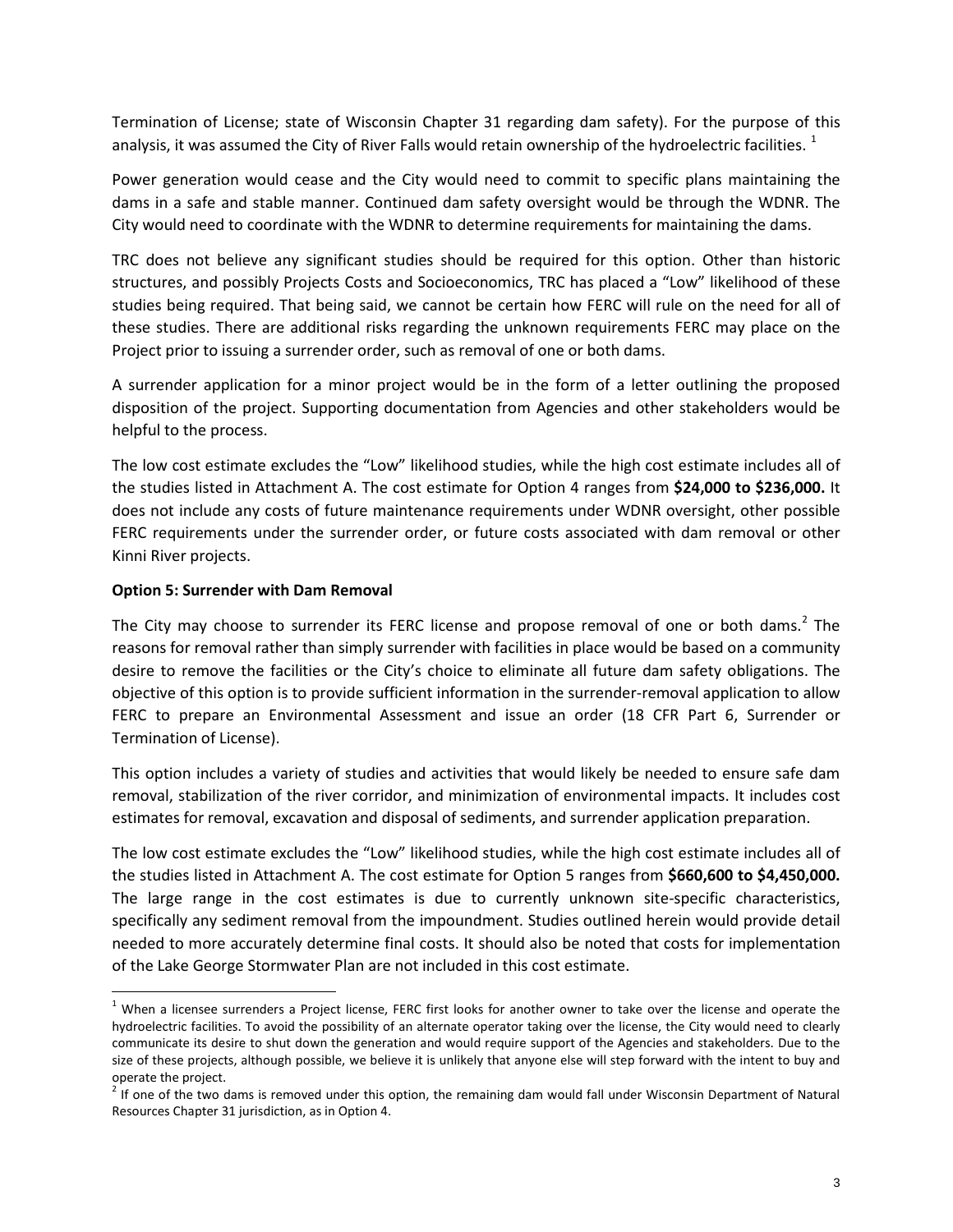# **Summary of Cost Estimates**

Cost estimates for each option are summarized below.

## **Table 1. Low and High Cost Estimates for Hydroelectric Options**

| <b>Option</b>                                                          | <b>Low Cost</b> | <b>High Cost</b> |
|------------------------------------------------------------------------|-----------------|------------------|
| Option 1: FERC License Extension & Community Planning Process          | \$2,000         | \$223,000        |
| (Ultimate disposition - the cost of the appropriate option is added to |                 |                  |
| Option 1)                                                              |                 |                  |
| <b>Option 2: FERC License Application (Relicensing)</b>                | \$218,000       | \$444,000        |
| Option 3: FERC License Application with Settlement Agreement           | \$191,000       | \$397,000        |
| Option 4: Surrender with Facilities in Place (Does not consider future | \$24,000        | \$236,000        |
| costs of dam removal and other River projects)                         |                 |                  |
| Option 5: Surrender with Dam Removal                                   | \$660,600       | \$4,450,000      |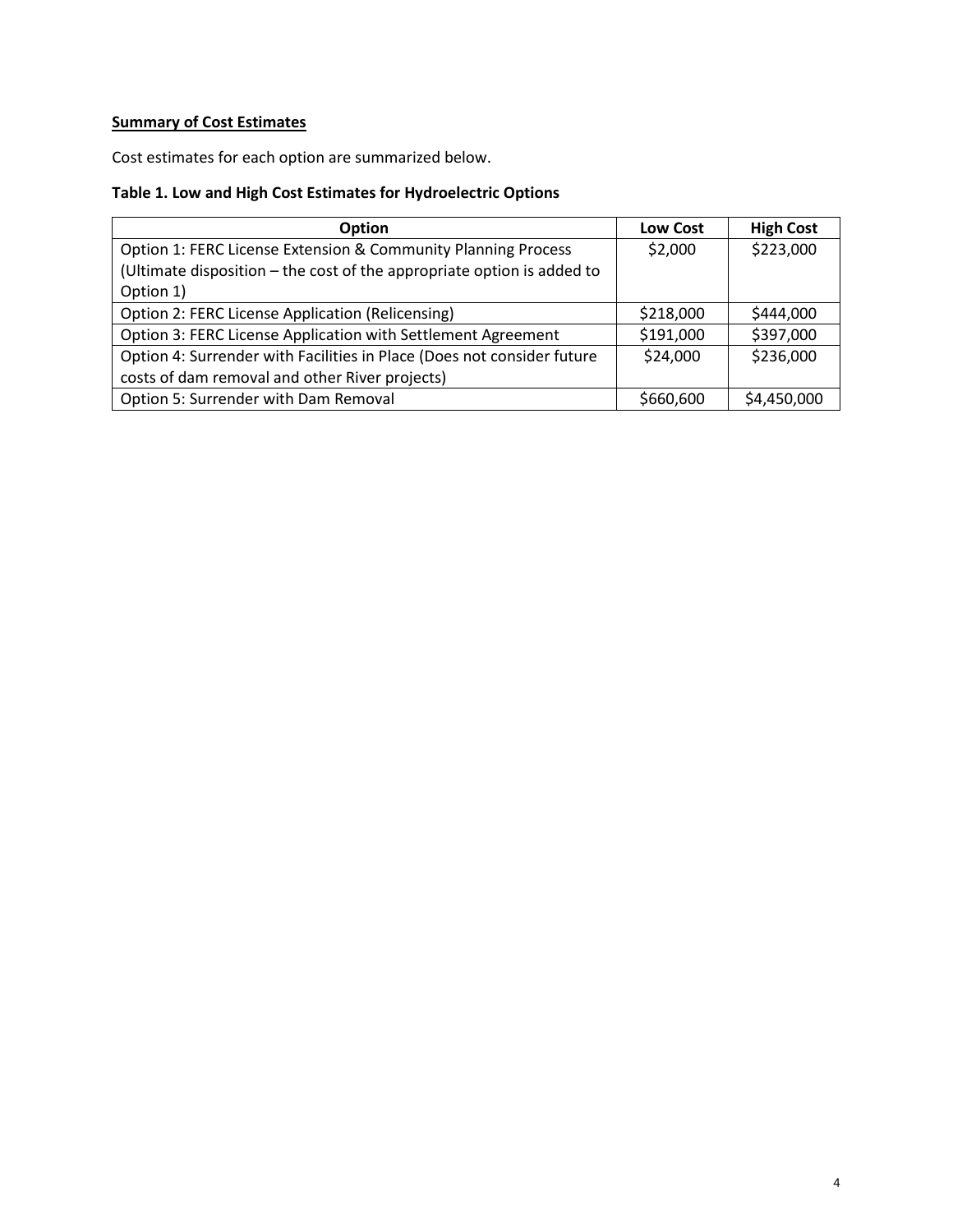#### **River Falls - Hydroelectric Facility Options**

**Option #1: FERC License Extension & Community Planning Process**

**Objective**: To provide time for the City to initiate and complete its public review and input process about the future of the hydroelectric projects, dams, and potential redevelopment of the river. Studies are likely to be done during the community planning process or optional (not specifically required by FERC).

| Resource Considerations & Potential Study Needs for Option #1: FERC License Extension                                                                                                                                                                                                                                                                                                                                                                                                                                                                                                                                                                                                                                                                                                                                                                                                                                                                                                                                              | Likelihood<br>for Study | Planning<br>Studies Cost*<br>(Low) |             |              |      |  |  |  |  |  |  |  |  |  |  |  |  |  |  |  |  |  |  |  |  |  |  |  |  | Planning<br><b>Studies Cost*</b><br>(High) | Value of<br>Information<br>from Study |
|------------------------------------------------------------------------------------------------------------------------------------------------------------------------------------------------------------------------------------------------------------------------------------------------------------------------------------------------------------------------------------------------------------------------------------------------------------------------------------------------------------------------------------------------------------------------------------------------------------------------------------------------------------------------------------------------------------------------------------------------------------------------------------------------------------------------------------------------------------------------------------------------------------------------------------------------------------------------------------------------------------------------------------|-------------------------|------------------------------------|-------------|--------------|------|--|--|--|--|--|--|--|--|--|--|--|--|--|--|--|--|--|--|--|--|--|--|--|--|--------------------------------------------|---------------------------------------|
| <b>Geology and Soils</b>                                                                                                                                                                                                                                                                                                                                                                                                                                                                                                                                                                                                                                                                                                                                                                                                                                                                                                                                                                                                           |                         |                                    |             |              |      |  |  |  |  |  |  |  |  |  |  |  |  |  |  |  |  |  |  |  |  |  |  |  |  |                                            |                                       |
| Numerous agencies and stakeholders brought up concerns regarding sediment in the impoundments. A sediment<br>analysis was last conducted in the 1990s. This plan may be reviewed and updated. A bathymetric survey and sediment<br>probe survey to determine depth to bedrock in Lakes George and Louise may be prepared. A digital model may be used<br>to map the sediment depths and calculate sediment volumes in both lakes. Sediment core samples could be analyzed<br>for contaminants, including sediment oxygen demand, total phosphorus, ammonia nitrogen, trace metals (As, Cd, Cr, Cu,<br>Hg, Ni, Pb, Zn), and organic compounds (PAHs, PCBs, and pesticides).                                                                                                                                                                                                                                                                                                                                                         | Low                     | Ś                                  | $20,000$ \$ | 40,000       | High |  |  |  |  |  |  |  |  |  |  |  |  |  |  |  |  |  |  |  |  |  |  |  |  |                                            |                                       |
| <b>Water Resources</b>                                                                                                                                                                                                                                                                                                                                                                                                                                                                                                                                                                                                                                                                                                                                                                                                                                                                                                                                                                                                             |                         |                                    |             |              |      |  |  |  |  |  |  |  |  |  |  |  |  |  |  |  |  |  |  |  |  |  |  |  |  |                                            |                                       |
| Studies to address water quality and hydrology may need to be conducted. Basic water quality monitoring could include<br>analysis of water temperature and modeling. Monitoring may take place upstream, downstream, and within both<br>impoundments during the summer months (June - August). If studies are conducted, TRC recommends the City work<br>with the University to complete.                                                                                                                                                                                                                                                                                                                                                                                                                                                                                                                                                                                                                                          | Low                     | \$                                 | $3,000$ \$  | 10,000       | Low  |  |  |  |  |  |  |  |  |  |  |  |  |  |  |  |  |  |  |  |  |  |  |  |  |                                            |                                       |
| <b>Fish and Aquatic Resources</b>                                                                                                                                                                                                                                                                                                                                                                                                                                                                                                                                                                                                                                                                                                                                                                                                                                                                                                                                                                                                  |                         |                                    |             |              |      |  |  |  |  |  |  |  |  |  |  |  |  |  |  |  |  |  |  |  |  |  |  |  |  |                                            |                                       |
| The Kinni is classified as a Class I trout stream above and below the hydroelectric facilities. Agencies and stakeholders<br>wish to protect this resource and want to understand the impacts the hydroelectric operations have on the fishery.<br>According to Wisconsin DNR, there is information about the fishery in the river up and downstream of the projects, and<br>there is no information about the fishery in the impoundments. An aquatic survey for fish, mussels, and<br>macroinvertebrates may be conducted to document species and habitat present within the impoundments. TRC<br>recommends working directly with WDNR and the University to conduct these surveys. Survey methods may include<br>seining and/or electrofishing. The dams currently serve as a barrier to aquatic invasive species. A baseline aquatic<br>invasive survey may be needed to document species present within the project area (between Division Street and 300'<br>below Powell Falls, including South Fork up to Cascade Falls). | Low                     | \$                                 | 20,000      | Ŝ.<br>40,000 | Low  |  |  |  |  |  |  |  |  |  |  |  |  |  |  |  |  |  |  |  |  |  |  |  |  |                                            |                                       |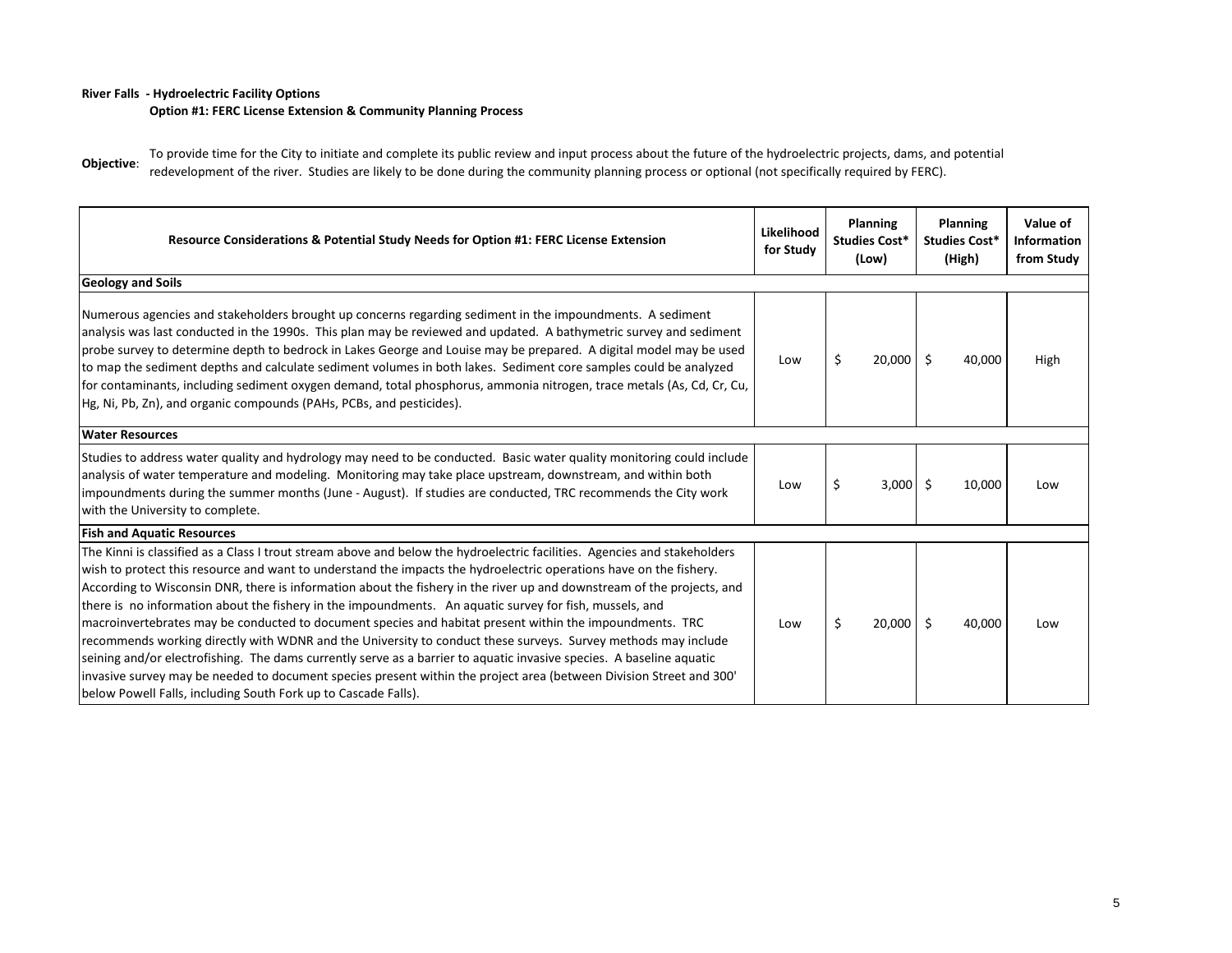| Wildlife and Botanical Resources                                                                                                                                                                                                                                                                                                                                                                                                                                                                                                                                                                                                                        |          |                  |    |        |          |
|---------------------------------------------------------------------------------------------------------------------------------------------------------------------------------------------------------------------------------------------------------------------------------------------------------------------------------------------------------------------------------------------------------------------------------------------------------------------------------------------------------------------------------------------------------------------------------------------------------------------------------------------------------|----------|------------------|----|--------|----------|
| Wildlife and botanical resources within the project area may be documented. The potential presence of threatened and<br>endangered species may be assessed by submitting a request to the Natural Heritage Inventory program at WDNR.<br>Vegetative surveys documenting aquatic species, wetland species, and invasive species could also be conducted using an<br>intuitive meander survey protocol during the active growing season. For this cost estimate, it was assumed the survey<br>area would include 50' from the shoreline in the area between Division Street and 300' below Powell Falls, including the<br>South Fork up to Cascade Falls. | Low      | \$<br>8,000      | Ŝ. | 10,000 | Low      |
| Recreation                                                                                                                                                                                                                                                                                                                                                                                                                                                                                                                                                                                                                                              |          |                  |    |        |          |
| A recreational study may be valuable in the planning process. Studies could include an inventory and survey of people<br>fishing, kayaking, canoeing, swimming, hiking, walking, biking, rock climbing, picnicking, and viewing wildlife.                                                                                                                                                                                                                                                                                                                                                                                                               | Low      | \$<br>10,000     | Ŝ. | 20,000 | High     |
| Aesthetics                                                                                                                                                                                                                                                                                                                                                                                                                                                                                                                                                                                                                                              |          |                  |    |        |          |
| An assessment of the aesthetic value of the existing Project and how it affects the community's "sense of place" may be<br>undertaken. This could include an evaluation of possible alternative futures for the area with the restoration of the river<br>falls. A visual impact assessment of the post-dam removal condition may be conducted.                                                                                                                                                                                                                                                                                                         | Low      | \$<br>5,000      | \$ | 15,000 | High     |
| <b>Land Use</b>                                                                                                                                                                                                                                                                                                                                                                                                                                                                                                                                                                                                                                         |          |                  |    |        |          |
| Current land uses within the Project boundary and on adjacent lands may be documented. Anticipated post-dam<br>removal conditions could be reported.                                                                                                                                                                                                                                                                                                                                                                                                                                                                                                    | Low      | \$<br>$2,000$ \$ |    | 6,000  | High     |
| <b>Project Costs</b>                                                                                                                                                                                                                                                                                                                                                                                                                                                                                                                                                                                                                                    |          |                  |    |        |          |
| A financial analysis would provide the City, agencies, and stakeholders with the financial analysis necessary to asses<br>current hydroelectric operations and potential future improvements or changes. The analysis could include information<br>pertaining to operating costs, income generation, electric rates for consumers, and employment impacts within the City.                                                                                                                                                                                                                                                                              | Low      | \$<br>$2,000$ \$ |    | 7,000  | High     |
| Socioeconomics                                                                                                                                                                                                                                                                                                                                                                                                                                                                                                                                                                                                                                          |          |                  |    |        |          |
| A general description of the socio-economic conditions in the vicinity of the Project components including general land<br>use patterns (e.g., urban, agricultural, forested), infrastructure in the Project area (water, sewer, gas lines), populations<br>patterns, and sources of employment in the project vicinity.                                                                                                                                                                                                                                                                                                                                | Low      | \$<br>5,000      | Ŝ. | 10,000 | Moderate |
| <b>Alternatives Analysis</b>                                                                                                                                                                                                                                                                                                                                                                                                                                                                                                                                                                                                                            |          |                  |    |        |          |
| An alternatives analysis may be conducted to evaluate hydroelectric operation options through the City's Planning<br>Process. The analysis could describe what alternatives were considered and why one option was chosen versus another<br>option. This section also includes the City's public planning process, public meetings, and final report.                                                                                                                                                                                                                                                                                                   | Low      | \$<br>15,000 \$  |    | 50,000 | High     |
| <b>Permits and Licenses Required</b>                                                                                                                                                                                                                                                                                                                                                                                                                                                                                                                                                                                                                    |          |                  |    |        |          |
| A FERC license extension would be needed for this option. (This option will require consultation with the agencies and<br>other stakeholders in order to gain concurrence with the extension prior to filing the request with FERC.)                                                                                                                                                                                                                                                                                                                                                                                                                    | Required | \$<br>2,000      | \$ | 15,000 | Required |

**TOTAL\*\* \$ 2,000 \$ 223,000**

\* Data gathered during the extension/planning period may be utilized in the future, decreasing some costs for studies conducted under the chosen option (2, 3, 4, or

\*\* The low cost estimate excludes the "Low" likelihood studies, while the high cost estimate includes all of the studies listed above.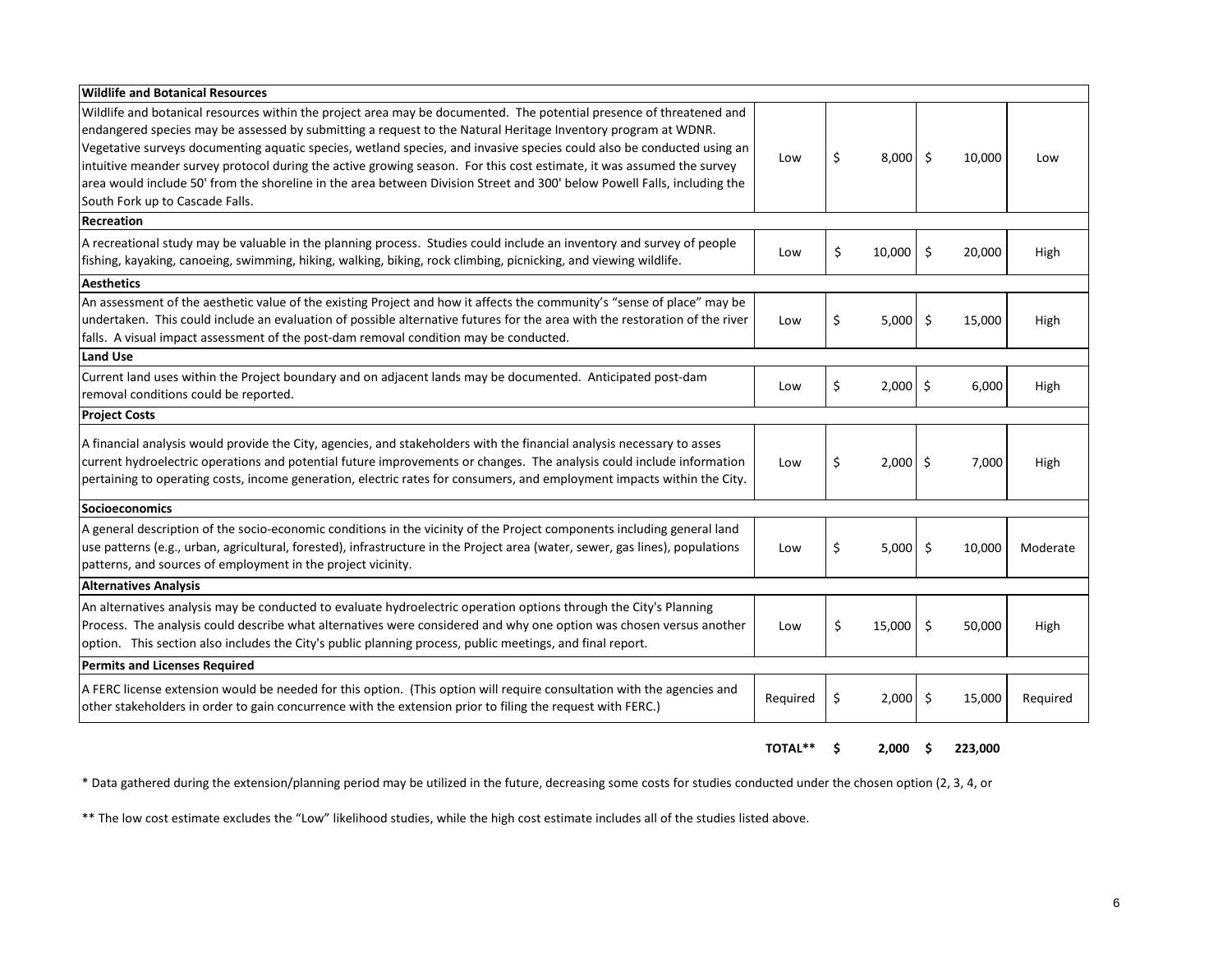### **River Falls - Hydroelectric Facility Options Option #2: FERC License Application**

**Objective**: To provide sufficient information in the relicensing, per 18 CFR 4.61 (contents of application for a License for a Minor Water Project and Major Water Power Projects 5 MW or less) to allow FERC to prepare an Environmental Assessment and issue a new license.

| Resource Considerations & Potential Study Needs for Option #2: FERC License Application                                                                                                                                                                                                                                                                                                                                                                                                                                                                                                                                                                                                                                                                                                                                                                                                                                                                                                                                                                                                                                                                                                                                                             | Likelihood<br>for Study | Cost (Low)   | Cost (High)       |
|-----------------------------------------------------------------------------------------------------------------------------------------------------------------------------------------------------------------------------------------------------------------------------------------------------------------------------------------------------------------------------------------------------------------------------------------------------------------------------------------------------------------------------------------------------------------------------------------------------------------------------------------------------------------------------------------------------------------------------------------------------------------------------------------------------------------------------------------------------------------------------------------------------------------------------------------------------------------------------------------------------------------------------------------------------------------------------------------------------------------------------------------------------------------------------------------------------------------------------------------------------|-------------------------|--------------|-------------------|
| <b>Geology and Soils</b>                                                                                                                                                                                                                                                                                                                                                                                                                                                                                                                                                                                                                                                                                                                                                                                                                                                                                                                                                                                                                                                                                                                                                                                                                            |                         |              |                   |
| Numerous agencies and stakeholders brought up concerns regarding sediment in the impoundments. A sediment<br>analysis was last conducted in the 1990s. This plan may be reviewed and updated. A bathymetric survey and sediment<br>probe survey to determine depth to bedrock in Lakes George and Louise may be prepared. A digital model may be used<br>to map the sediment depths and calculate sediment volumes in both lakes. Sediment core samples could be analyzed for<br>contaminants, including sediment oxygen demand, total phosphorus, ammonia nitrogen, trace metals (As, Cd, Cr, Cu, Hg,<br>Ni, Pb, Zn), and organic compounds (PAHs, PCBs, and pesticides).                                                                                                                                                                                                                                                                                                                                                                                                                                                                                                                                                                          | High                    | \$<br>30,000 | \$<br>40,000      |
| <b>Water Resources</b>                                                                                                                                                                                                                                                                                                                                                                                                                                                                                                                                                                                                                                                                                                                                                                                                                                                                                                                                                                                                                                                                                                                                                                                                                              |                         |              |                   |
| The Kinni River is classified as a Class I trout stream above and below the hydroelectric facilities. Agencies and<br>stakeholders wish to protect this resource and want to understand the impacts the hydroelectric operations have on the<br>fishery, including water quality. To better understand the potential effects of project operation on the river, studies to<br>address water quality and hydrology were requested and would need to be conducted. Water quality monitoring may<br>include analysis of water levels, stream flow, water temperatures, water chemistry (dissolved oxygen, phosphorus, pH),<br>bacteria, pollutants, and turbidity. Monitoring may take place upstream, downstream, and within both impoundments<br>during the summer months (June - August), following WDNR water quality monitoring protocols. TRC recommends the<br>City work with the University to complete water quality studies. The range of costs represents sampling based on citizen<br>monitoring protocol (low cost) and data sondes recording data 24/7 for three months (June to August) installed in two<br>locations, downstream of each dam along with sampling in the flowages periodically over the same time frame (high<br>cost). | High                    | \$<br>10,000 | $\zeta$<br>35,000 |
| A hydrologic assessment may be conducted to monitor flow activity and verify compliance with run-of-river conditions.<br>This could be accomplished using plant generation records and measuring flow above the Junction Falls flowage<br>compared to the USGS gage downstream of the Powell Falls dam (USGS 05342000). A USGS gage was installed upstream<br>of the City (USGS 05341854, Kinni River at Steeple Drive near Hammond, WI). Reactivating this gage or requesting<br>installation of another closer to the City may be an option.<br>The City can review and may need to revise stormwater plans for waters directly entering the impoundments. The Lake<br>George Stormwater Plan (Plan) may provide useful information for this effort; implementation of this Plan is not included                                                                                                                                                                                                                                                                                                                                                                                                                                                  |                         |              |                   |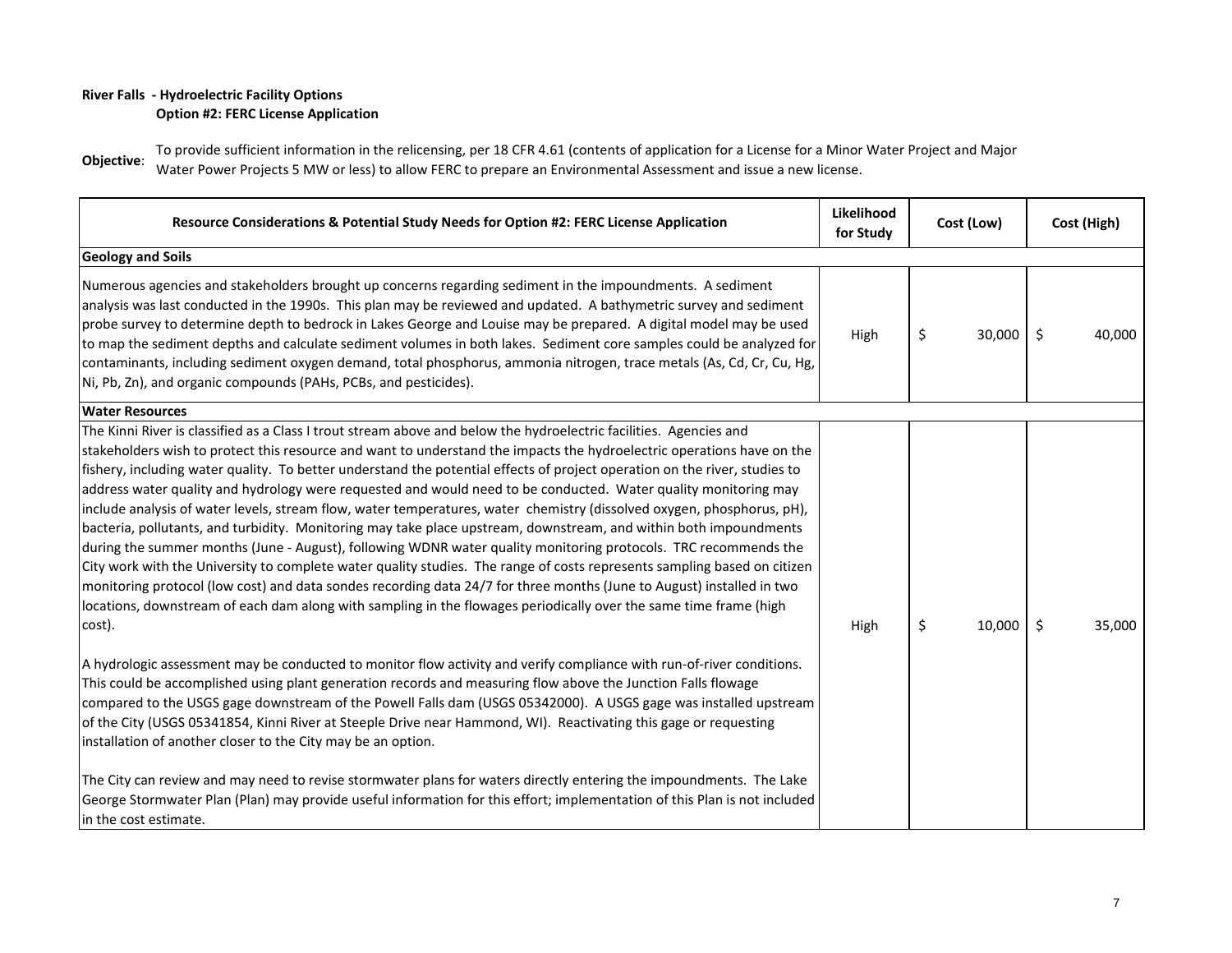| <b>Fish and Aquatic Resources</b>                                                                                                                                                                                                                                                                                                                                                                                                                                                                                                                                                                                                                                                                                                                                                                                                                                                                                                                                                                                                  |      |              |         |        |
|------------------------------------------------------------------------------------------------------------------------------------------------------------------------------------------------------------------------------------------------------------------------------------------------------------------------------------------------------------------------------------------------------------------------------------------------------------------------------------------------------------------------------------------------------------------------------------------------------------------------------------------------------------------------------------------------------------------------------------------------------------------------------------------------------------------------------------------------------------------------------------------------------------------------------------------------------------------------------------------------------------------------------------|------|--------------|---------|--------|
| The Kinni is classified as a Class I trout stream above and below the hydroelectric facilities. Agencies and stakeholders<br>wish to protect this resource and want to understand the impacts the hydroelectric operations have on the fishery.<br>According to Wisconsin DNR, there is information about the fishery in the river up and downstream of the projects, and<br>there is no information about the fishery in the impoundments. An aquatic survey for fish, mussels, and<br>macroinvertebrates may be conducted to document species and habitat present within the impoundments. TRC<br>recommends working directly with WDNR and the University to conduct these surveys. Survey methods may include<br>seining and/or electrofishing. The dams currently serve as a barrier to aquatic invasive species. A baseline aquatic<br>invasive survey may be needed to document species present within the project area (between Division Street and 300'<br>below Powell Falls, including South Fork up to Cascade Falls). | High | \$<br>40,000 | \$      | 60,000 |
| <b>Wildlife and Botanical Resources</b>                                                                                                                                                                                                                                                                                                                                                                                                                                                                                                                                                                                                                                                                                                                                                                                                                                                                                                                                                                                            |      |              |         |        |
| Wildlife and botanical resources within the river, wetlands, and littoral zone may be documented. The potential<br>presence of threatened and endangered species may be assessed by submitting a request to the Natural Heritage<br>Inventory program at WDNR. Vegetative surveys documenting aquatic species, wetland species, and invasive species<br>could also be conducted using an intuitive meander survey protocol during the active growing season. For this cost<br>estimate, it was assumed the survey area would include 50' from the shoreline in the area between Division Street and<br>300' below Powell Falls, including the South Fork up to Cascade Falls.                                                                                                                                                                                                                                                                                                                                                      | High | \$<br>8,000  | \$      | 15,000 |
| <b>Project Boundary</b>                                                                                                                                                                                                                                                                                                                                                                                                                                                                                                                                                                                                                                                                                                                                                                                                                                                                                                                                                                                                            |      |              |         |        |
| The project boundary will need to be officially defined (surveyed and mapped per FERC standards for Exhibit G, 18 CFR<br>4.41(h) and 4.39). A list of current land owners within and adjacent to the defined project boundary may also be<br>generated. A map of the project boundary will need to be included in any application made to FERC for the project. For<br>purposes of these studies, we are assuming the project boundary represents the area defined by Division Street (North),<br>300 ft downstream of the Powell Falls dam (south) and 50 feet on either side of the impoundments (east and west).                                                                                                                                                                                                                                                                                                                                                                                                                | High | \$<br>20,000 | \$      | 50,000 |
| <b>Cultural Resources</b>                                                                                                                                                                                                                                                                                                                                                                                                                                                                                                                                                                                                                                                                                                                                                                                                                                                                                                                                                                                                          |      |              |         |        |
| Consultation with Wisconsin SHPO will be required to determine if the project/powerhouses are eligible for the National<br>Register of Historic Places. If so, prepare the NPS documentation for registering the project and submit to Wisconsin<br>SHPO. A Phase I archaeology assessment (literature research only) will need to be conducted to determine if there are<br>documented archaeological resources associated with the project. We are not proposing site evaluations at this time.<br>Any site assessment would need to be completed prior to disturbance along with consultation with the Wisconsin SHPO.                                                                                                                                                                                                                                                                                                                                                                                                          | High | \$<br>15,000 | $\zeta$ | 18,000 |
| Recreation                                                                                                                                                                                                                                                                                                                                                                                                                                                                                                                                                                                                                                                                                                                                                                                                                                                                                                                                                                                                                         |      |              |         |        |
| Recreational use of the project will need to be documented within the project area. If not already completed, an<br>inventory of recreation associated with the project should be completed and mapped. The study may be expanded to<br>include a survey of recreational users to determine any additional recreation that may be added.                                                                                                                                                                                                                                                                                                                                                                                                                                                                                                                                                                                                                                                                                           | High | \$<br>10,000 | \$      | 30,000 |
| <b>Aesthetics</b>                                                                                                                                                                                                                                                                                                                                                                                                                                                                                                                                                                                                                                                                                                                                                                                                                                                                                                                                                                                                                  |      |              |         |        |
| An assessment of the aesthetic value of the existing Project and how it affects the community's "sense of place" may be<br>undertaken.                                                                                                                                                                                                                                                                                                                                                                                                                                                                                                                                                                                                                                                                                                                                                                                                                                                                                             | Low  | \$<br>5,000  | \$      | 15,000 |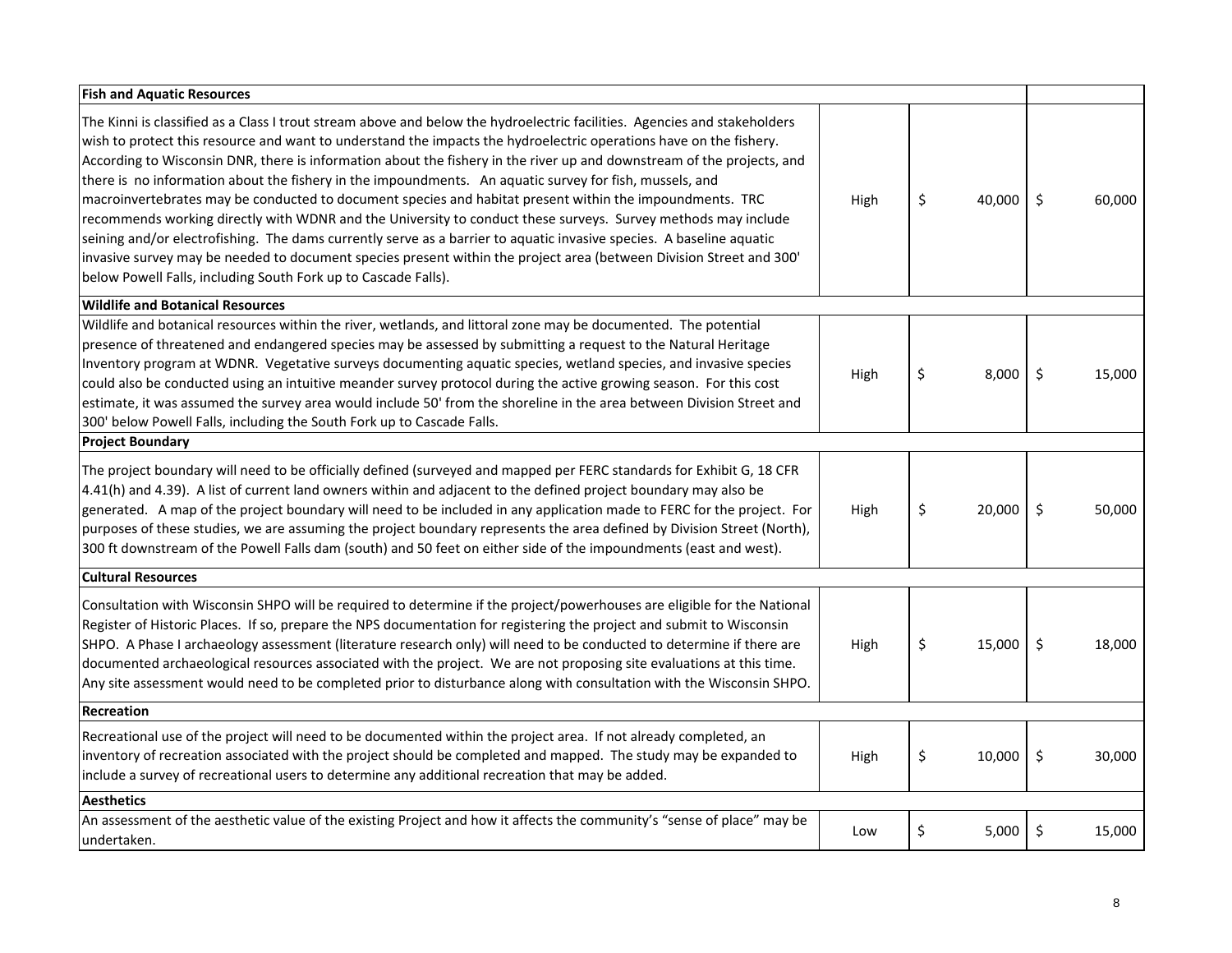| Land Use                                                                                                                                                                                                                                                                                                                                                                                                                                                                                                                                                                                                                                                                                                                                                                                                                                                         |                                   |    |         |    |         |
|------------------------------------------------------------------------------------------------------------------------------------------------------------------------------------------------------------------------------------------------------------------------------------------------------------------------------------------------------------------------------------------------------------------------------------------------------------------------------------------------------------------------------------------------------------------------------------------------------------------------------------------------------------------------------------------------------------------------------------------------------------------------------------------------------------------------------------------------------------------|-----------------------------------|----|---------|----|---------|
| Current land uses within the Project boundary and on adjacent lands may be documented.                                                                                                                                                                                                                                                                                                                                                                                                                                                                                                                                                                                                                                                                                                                                                                           | Low                               | \$ | 2,000   | \$ | 6,000   |
| <b>Project Costs</b>                                                                                                                                                                                                                                                                                                                                                                                                                                                                                                                                                                                                                                                                                                                                                                                                                                             |                                   |    |         |    |         |
| Some comments requested a financial analysis of hydroelectric operation. Exhibit A of a license application for a minor<br>project (18 CFR §4.61) requires the licensee to identify certain estimated costs of the project. These are: 1) estimated<br>capital costs and annual operation and maintenance expense of each proposed environmental measure, 2) an estimated<br>cost to develop license application, 4) on-peak and off-peak values of project power and the basis for estimating the<br>values, 5) estimated average annual increase or decrease in project generation and estimated increase or decrease in the<br>value of the power due to a change in operation, 6) remaining undepreciated net investment or book value of project, 7)<br>annual operation and maintenance expenses including insurance and administrative and general costs. | High                              | \$ | 2,000   | S  | 7,000   |
| <b>Socioeconomics</b>                                                                                                                                                                                                                                                                                                                                                                                                                                                                                                                                                                                                                                                                                                                                                                                                                                            |                                   |    |         |    |         |
| A general description of the socio-economic conditions in the vicinity of the Project components including general land<br>use patterns (e.g., urban, agricultural, forested), infrastructure in the Project area (water, sewer, gas lines), populations<br>patterns, and sources of employment in the project vicinity.                                                                                                                                                                                                                                                                                                                                                                                                                                                                                                                                         | Moderate                          | \$ | 5,000   | \$ | 10,000  |
| <b>Alternatives Analysis</b>                                                                                                                                                                                                                                                                                                                                                                                                                                                                                                                                                                                                                                                                                                                                                                                                                                     |                                   |    |         |    |         |
| An alternatives analysis may be conducted to evaluate hydroelectric operation options. The analysis may describe what<br>alternatives were considered and why one option was chosen versus another option.                                                                                                                                                                                                                                                                                                                                                                                                                                                                                                                                                                                                                                                       | Not required<br>in 18 CFR<br>4.61 | \$ | 0       | \$ | 0       |
| <b>Permits and Licenses Required</b>                                                                                                                                                                                                                                                                                                                                                                                                                                                                                                                                                                                                                                                                                                                                                                                                                             |                                   |    |         |    |         |
| A FERC license would be needed for hydro relicensing. The City is currently undergoing the Traditional Licensing<br>process.                                                                                                                                                                                                                                                                                                                                                                                                                                                                                                                                                                                                                                                                                                                                     | Required                          | \$ | 75,000  | \$ | 150,000 |
| A Wisconsin DNR 401 Water Quality Certificate or waiver will be required. The 401 WQC process involves consultation<br>with the Wisconsin DNR, sending a letter requesting the 401 WQC or waiver and working with the Wisconsin DNR on<br>conditions of the 401 WQC.                                                                                                                                                                                                                                                                                                                                                                                                                                                                                                                                                                                             | Required                          | \$ | 3,000   | \$ | 8,000   |
|                                                                                                                                                                                                                                                                                                                                                                                                                                                                                                                                                                                                                                                                                                                                                                                                                                                                  | <b>TOTAL*</b>                     | S  | 218,000 |    | 444.000 |

\* The low cost estimate excludes the "Low" likelihood studies, while the high cost estimate includes all of the studies listed above.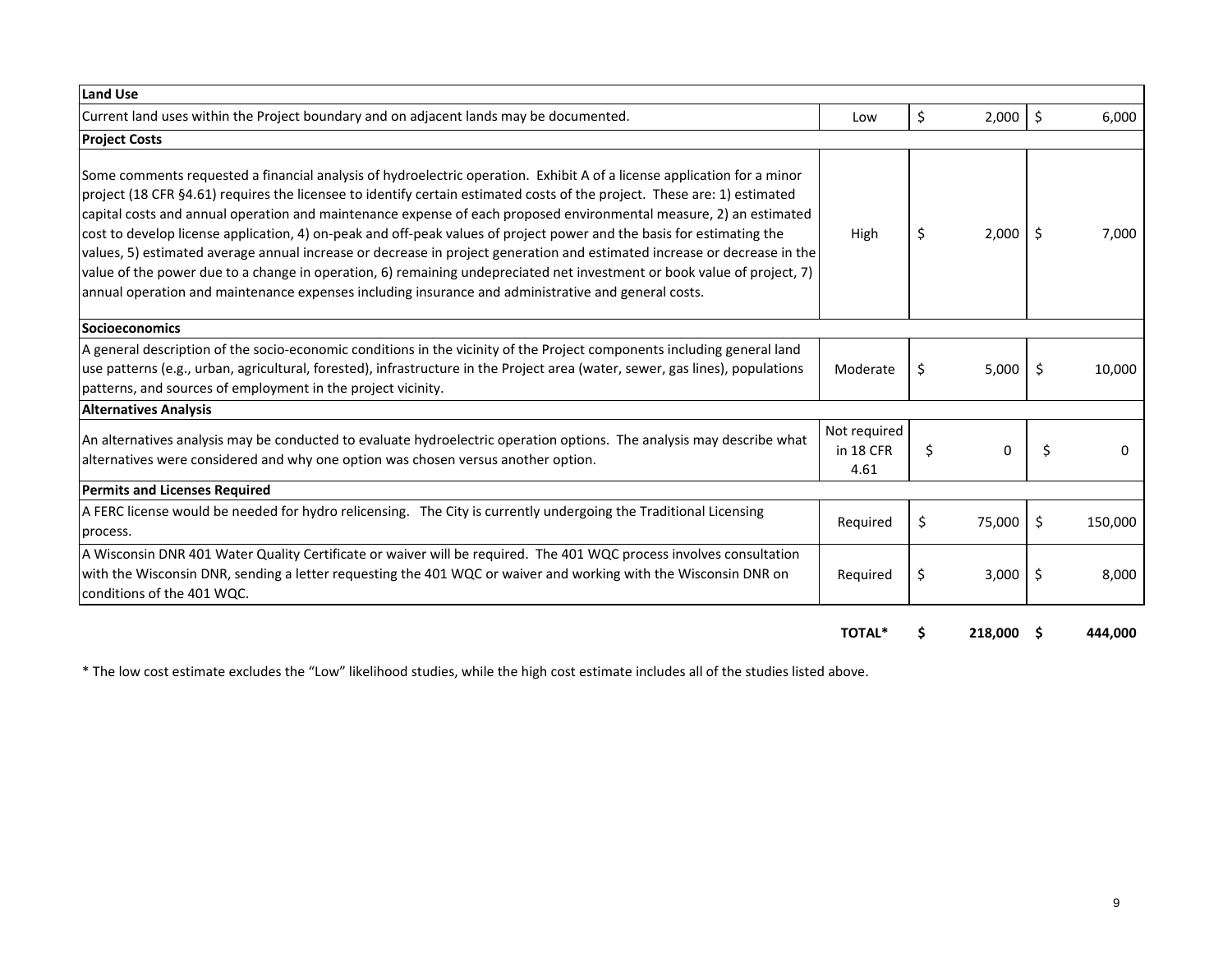#### **River Falls - Hydroelectric Facility Options**

#### **Option #3: FERC License Application with Settlement Agreement**

**Objective**: To provide sufficient information in the relicensing, per 18 CFR 4.61 (contents of application for a License for a Minor Water Project and Major Water Power Projects 5 MW or less) to allow FERC to prepare an Environmental Assessment. The settlement agreement will hopefully allow the City to eliminate or decrease the scope of many of the studies in favor of using currently available data or easily developable data to determine necessary license requirements.

| Resource Considerations & Potential Study Needs for Option #3: FERC License Application with Settlement Agreement                                                                                                                                                                                                                                                                                                                                                                                                                                                                                                                                                                                                                                                                                                                                                         | Likelihood<br>for Study | Cost (Low)   | Cost (High)  |
|---------------------------------------------------------------------------------------------------------------------------------------------------------------------------------------------------------------------------------------------------------------------------------------------------------------------------------------------------------------------------------------------------------------------------------------------------------------------------------------------------------------------------------------------------------------------------------------------------------------------------------------------------------------------------------------------------------------------------------------------------------------------------------------------------------------------------------------------------------------------------|-------------------------|--------------|--------------|
| <b>Geology and Soils</b>                                                                                                                                                                                                                                                                                                                                                                                                                                                                                                                                                                                                                                                                                                                                                                                                                                                  |                         |              |              |
| Numerous agencies and stakeholders brought up concerns regarding sediment in the impoundments. A sediment<br>analysis was last conducted in the 1990s. This plan may be reviewed and updated. A bathymetric survey and sediment<br>probe survey to determine depth to bedrock in Lakes George and Louise may be prepared. A digital model may be used<br>to map the sediment depths and calculate sediment volumes in both lakes. Sediment core samples could be analyzed for<br>contaminants, including sediment oxygen demand, total phosphorus, ammonia nitrogen, trace metals (As, Cd, Cr, Cu, Hg,<br>Ni, Pb, Zn), and organic compounds (PAHs, PCBs, and pesticides).                                                                                                                                                                                                | Moderate                | \$<br>10,000 | \$<br>25,000 |
| <b>Water Resources</b>                                                                                                                                                                                                                                                                                                                                                                                                                                                                                                                                                                                                                                                                                                                                                                                                                                                    |                         |              |              |
| The Kinni River is classified as a Class I trout stream above and below the hydroelectric facilities. Agencies and<br>stakeholders wish to protect this resource and want to understand the impacts the hydroelectric operations have on the<br>fishery, including water quality. Studies to address water quality and hydrology could be conducted. Water quality<br>monitoring may include analysis of water levels, stream flow, water temperatures, water chemistry (dissolved oxygen,<br>phosphorus, pH), bacteria, pollutants, and turbidity. Monitoring may take place upstream, downstream, and within both<br>impoundments during the summer months (June - August), following WDNR water quality monitoring protocols. The<br>range of costs represents sampling based on citizen monitoring protocol, working with the University and Project<br>stakeholders. |                         |              |              |
| A hydrologic assessment may be conducted to monitor flow activity and verify compliance with run-of-river conditions.<br>This could be accomplished using plant generation records and measuring flow above the Junction Falls flowage<br>compared to the USGS gage downstream of the Powell Falls dam (USGS 05342000). A USGS gage was installed upstream<br>of the City (USGS 05341854, Kinni River at Steeple Drive near Hammond, WI). Reactivating this gage or requesting<br>installation of another closer to the City may be an option.                                                                                                                                                                                                                                                                                                                            | Moderate                | 5,000<br>\$  | \$<br>15,000 |
| The City can review and may need to revise stormwater plans for waters directly entering the impoundments. The Lake<br>George Stormwater Plan (Plan) may provide useful information for this effort; implementation of this Plan is not included<br>in the cost estimate.                                                                                                                                                                                                                                                                                                                                                                                                                                                                                                                                                                                                 |                         |              |              |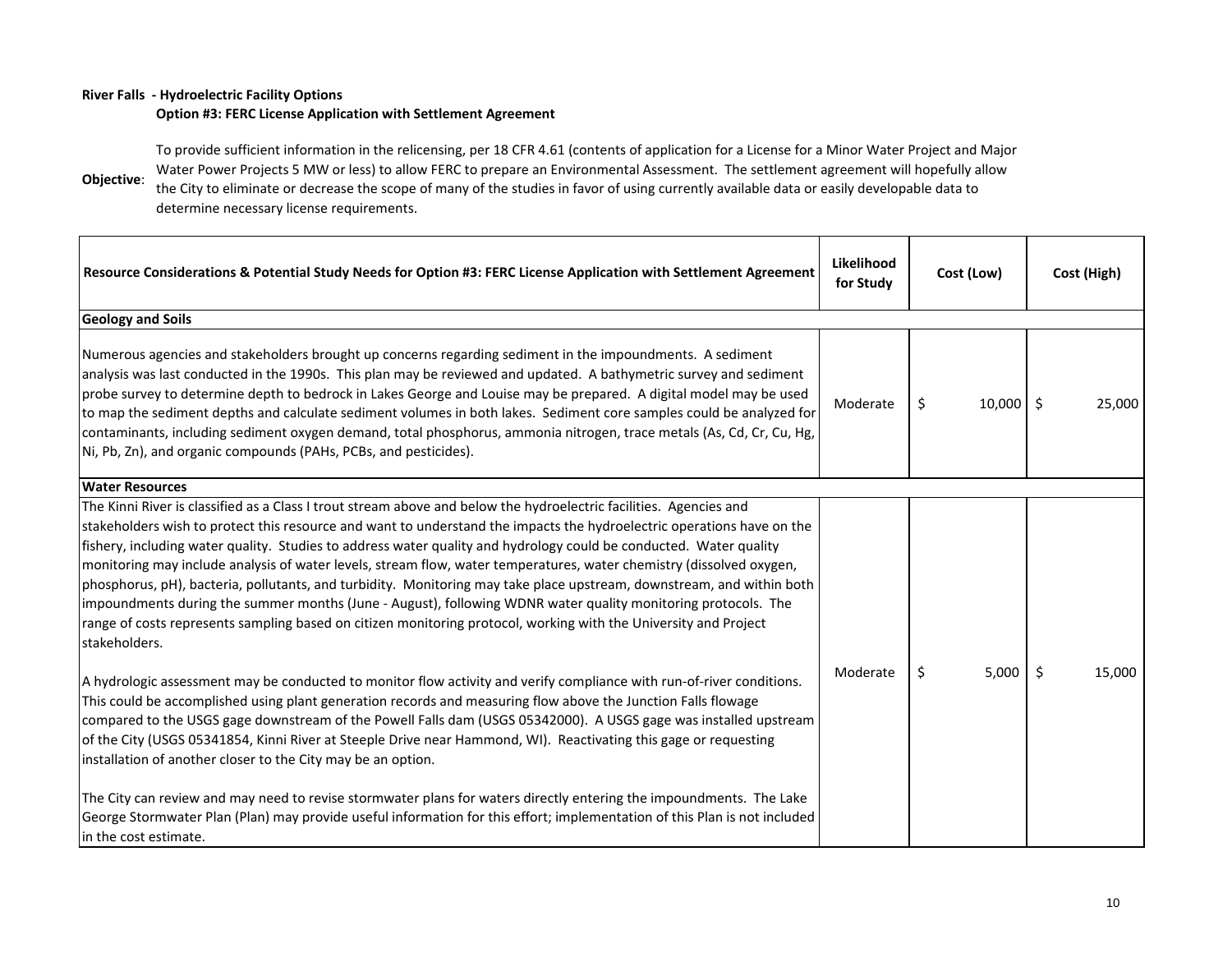| <b>Fish and Aquatic Resources</b>                                                                                                                                                                                                                                                                                                                                                                                                                                                                                                                                                                                                                                                                                                    |          |              |              |
|--------------------------------------------------------------------------------------------------------------------------------------------------------------------------------------------------------------------------------------------------------------------------------------------------------------------------------------------------------------------------------------------------------------------------------------------------------------------------------------------------------------------------------------------------------------------------------------------------------------------------------------------------------------------------------------------------------------------------------------|----------|--------------|--------------|
| Studies to address fish and aquatic resources may need to be conducted. TRC recommends working with project<br>partners to determine and summarize available aquatic data and evaluate future survey needs during the settlement<br>process.<br>The Kinni is classified as a Class I trout stream above and below the hydroelectric facilities. Agencies and stakeholders<br>wish to protect this resource and want to understand the impacts the hydroelectric operations have on the fishery.<br>According to Wisconsin DNR, there is information about the fishery in the river up and downstream of the projects, and<br>there is no information about the fishery in the impoundments. An aquatic survey for fish, mussels, and | Moderate | \$<br>15,000 | \$<br>25,000 |
| macroinvertebrates may be conducted to document species and habitat present within the impoundments. TRC<br>recommends working directly with WDNR and the University to conduct these surveys. Survey methods may include<br>seining and/or electrofishing. The dams currently serve as a barrier to aquatic invasive species. A baseline aquatic<br>invasive survey may be needed to document species present within the project area (between Division Street and 300'<br>below Powell Falls, including South Fork up to Cascade Falls).                                                                                                                                                                                           |          |              |              |
| <b>Wildlife and Botanical Resources</b>                                                                                                                                                                                                                                                                                                                                                                                                                                                                                                                                                                                                                                                                                              |          |              |              |
| Wildlife and botanical resources within the river, wetlands, and littoral zone may be documented. The potential<br>presence of threatened and endangered species may be assessed by submitting a request to the Natural Heritage<br>Inventory program at WDNR. Vegetative surveys documenting aquatic species, wetland species, and invasive species<br>could also be conducted using an intuitive meander survey protocol during the active growing season. For this cost<br>estimate, it was assumed the survey area would include 50' from the shoreline in the area between Division Street and<br>300' below Powell Falls, including the South Fork up to Cascade Falls.                                                        | Moderate | \$<br>8,000  | \$<br>8,000  |
| <b>Project Boundary</b>                                                                                                                                                                                                                                                                                                                                                                                                                                                                                                                                                                                                                                                                                                              |          |              |              |
| The project boundary will need to be officially defined (surveyed and mapped per FERC standards for Exhibit G, 18 CFR<br>4.41(h) and 4.39). A list of current land owners within and adjacent to the defined project boundary may also be<br>generated. A map of the project boundary will need to be included in any application made to FERC for the project. For<br>purposes of these studies, we are assuming the project boundary represents the area defined by Division Street (North),<br>300 ft downstream of the Powell Falls dam (south) and 50 feet on either side of the impoundments (east and west).                                                                                                                  | High     | \$<br>20,000 | \$<br>50,000 |
| <b>Cultural Resources</b>                                                                                                                                                                                                                                                                                                                                                                                                                                                                                                                                                                                                                                                                                                            |          |              |              |
| Consultation with Wisconsin SHPO will be required to determine if the project/powerhouses are eligible for the National<br>Register of Historic Places. If so, prepare the NPS documentation for registering the project and submit to Wisconsin<br>SHPO. A Phase I archaeology assessment (literature research only) will need to be conducted to determine if there are<br>documented archaeological resources associated with the project. We are not proposing site evaluations at this time.<br>Any site assessment would need to be completed prior to disturbance along with consultation with the Wisconsin SHPO.                                                                                                            | High     | \$<br>15,000 | \$<br>18,000 |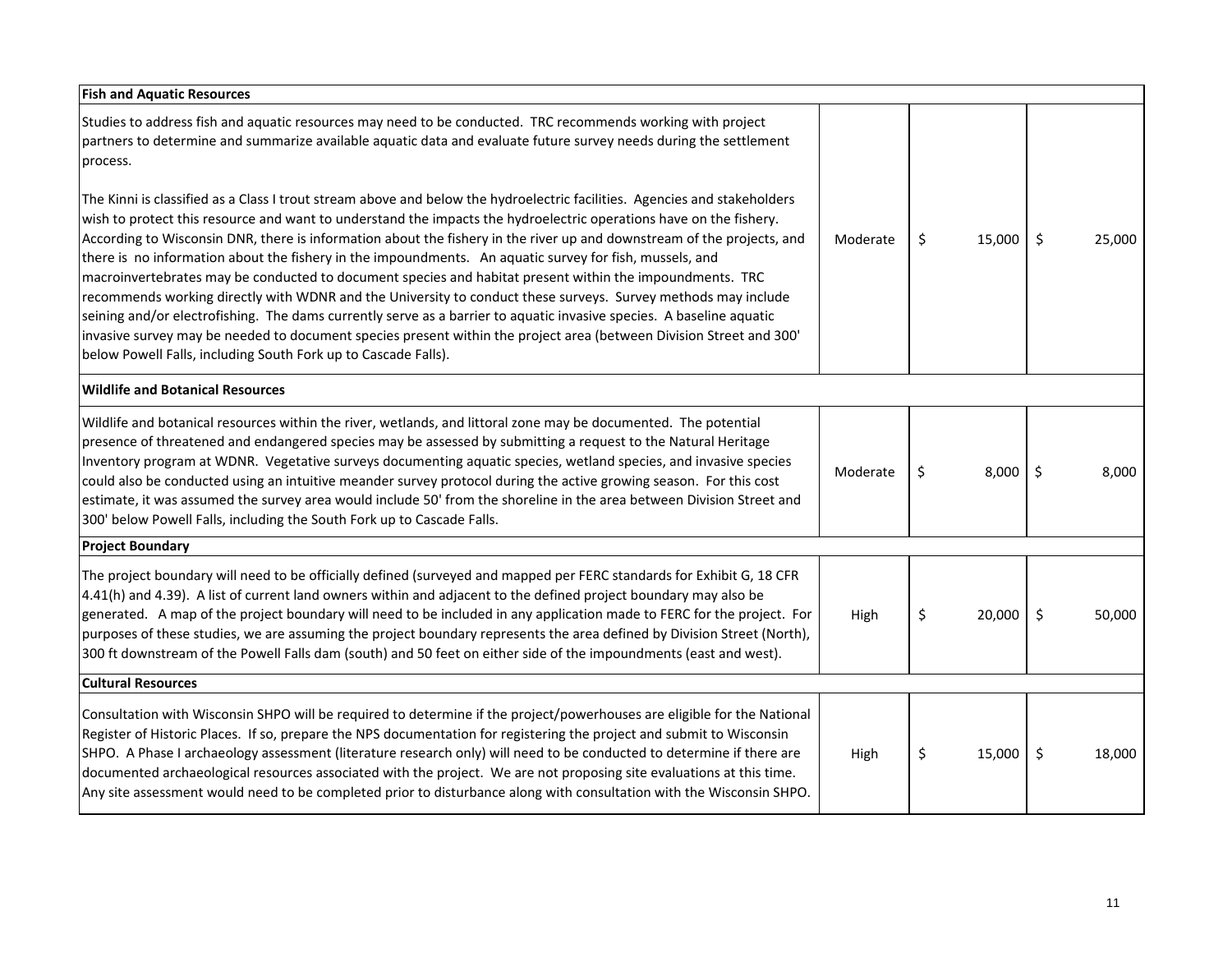| <b>Recreation</b>                                                                                                                                                                                                                                                                                                                                                                                                                                                                                                                                                                                                                                                                                                                                                                                                                                                |                                    |                |                |
|------------------------------------------------------------------------------------------------------------------------------------------------------------------------------------------------------------------------------------------------------------------------------------------------------------------------------------------------------------------------------------------------------------------------------------------------------------------------------------------------------------------------------------------------------------------------------------------------------------------------------------------------------------------------------------------------------------------------------------------------------------------------------------------------------------------------------------------------------------------|------------------------------------|----------------|----------------|
| Recreational use of the project may need to be documented within the project area. If not already completed, an<br>inventory of recreation associated with the project may be completed and mapped. The study may be expanded to<br>include a survey of recreational users to determine any additional recreation that may be added.                                                                                                                                                                                                                                                                                                                                                                                                                                                                                                                             | Moderate -<br>High                 | \$<br>8,000    | \$<br>15,000   |
| Aesthetics                                                                                                                                                                                                                                                                                                                                                                                                                                                                                                                                                                                                                                                                                                                                                                                                                                                       |                                    |                |                |
| An assessment of the aesthetic value of the existing Project and how it affects the community's "sense of place" may be<br>undertaken.                                                                                                                                                                                                                                                                                                                                                                                                                                                                                                                                                                                                                                                                                                                           | Low                                | \$<br>5,000    | \$<br>15,000   |
| <b>Land Use</b>                                                                                                                                                                                                                                                                                                                                                                                                                                                                                                                                                                                                                                                                                                                                                                                                                                                  |                                    |                |                |
| Current land uses within the Project boundary and on adjacent lands may be documented.                                                                                                                                                                                                                                                                                                                                                                                                                                                                                                                                                                                                                                                                                                                                                                           | Low                                | \$<br>2,000    | \$<br>6,000    |
| <b>Project Costs</b>                                                                                                                                                                                                                                                                                                                                                                                                                                                                                                                                                                                                                                                                                                                                                                                                                                             |                                    |                |                |
| Some comments requested a financial analysis of hydroelectric operation. Exhibit A of a license application for a minor<br>project (18 CFR §4.61) requires the licensee to identify certain estimated costs of the project. These are: 1) estimated<br>capital costs and annual operation and maintenance expense of each proposed environmental measure, 2) an estimated<br>cost to develop license application, 4) on-peak and off-peak values of project power and the basis for estimating the<br>values, 5) estimated average annual increase or decrease in project generation and estimated increase or decrease in the<br>value of the power due to a change in operation, 6) remaining undepreciated net investment or book value of project, 7)<br>annual operation and maintenance expenses including insurance and administrative and general costs. | High                               | \$<br>2,000    | \$<br>7,000    |
| <b>Socioeconomics</b>                                                                                                                                                                                                                                                                                                                                                                                                                                                                                                                                                                                                                                                                                                                                                                                                                                            |                                    |                |                |
| A general description of the socio-economic conditions in the vicinity of the Project components including general land<br>use patterns (e.g., urban, agricultural, forested), infrastructure in the Project area (water, sewer, gas lines), populations<br>patterns, and sources of employment in the project vicinity.                                                                                                                                                                                                                                                                                                                                                                                                                                                                                                                                         | Moderate                           | \$<br>5,000    | \$<br>10,000   |
| <b>Alternatives Analysis</b>                                                                                                                                                                                                                                                                                                                                                                                                                                                                                                                                                                                                                                                                                                                                                                                                                                     |                                    |                |                |
| An alternatives analysis may be conducted to evaluate hydroelectric operation options. The analysis may describe what<br>alternatives were considered and why one option was chosen versus another option.                                                                                                                                                                                                                                                                                                                                                                                                                                                                                                                                                                                                                                                       | Not required<br>per 18 CFR<br>4.61 | \$<br>$\Omega$ | \$<br>$\Omega$ |
| <b>Permits and Licenses Required</b>                                                                                                                                                                                                                                                                                                                                                                                                                                                                                                                                                                                                                                                                                                                                                                                                                             |                                    |                |                |
| A FERC license would be needed for hydro relicensing. The City is currently undergoing the Traditional Licensing<br>process.                                                                                                                                                                                                                                                                                                                                                                                                                                                                                                                                                                                                                                                                                                                                     | Required                           | \$<br>75,000   | \$<br>150,000  |
| A Wisconsin DNR 401 Water Quality Certificate or waiver will be required. The 401 WQC process involves consultation<br>with the Wisconsin DNR, sending a letter requesting the 401 WQC or waiver and working with the Wisconsin DNR on<br>conditions of the 401 WQC.                                                                                                                                                                                                                                                                                                                                                                                                                                                                                                                                                                                             | Required                           | \$<br>3,000    | \$<br>8,000    |
| Settlement Agreement (negotiations and preparing document for signatures). This estimate assumes the settlement<br>agreement would be negotiated in 3 to 4 months.                                                                                                                                                                                                                                                                                                                                                                                                                                                                                                                                                                                                                                                                                               | High                               | \$<br>25,000   | \$<br>45,000   |
|                                                                                                                                                                                                                                                                                                                                                                                                                                                                                                                                                                                                                                                                                                                                                                                                                                                                  | <b>TOTAL*</b>                      | \$<br>191.000  | 397.000        |

\* The low cost estimate excludes the "Low" likelihood studies, while the high cost estimate includes all of the studies listed above.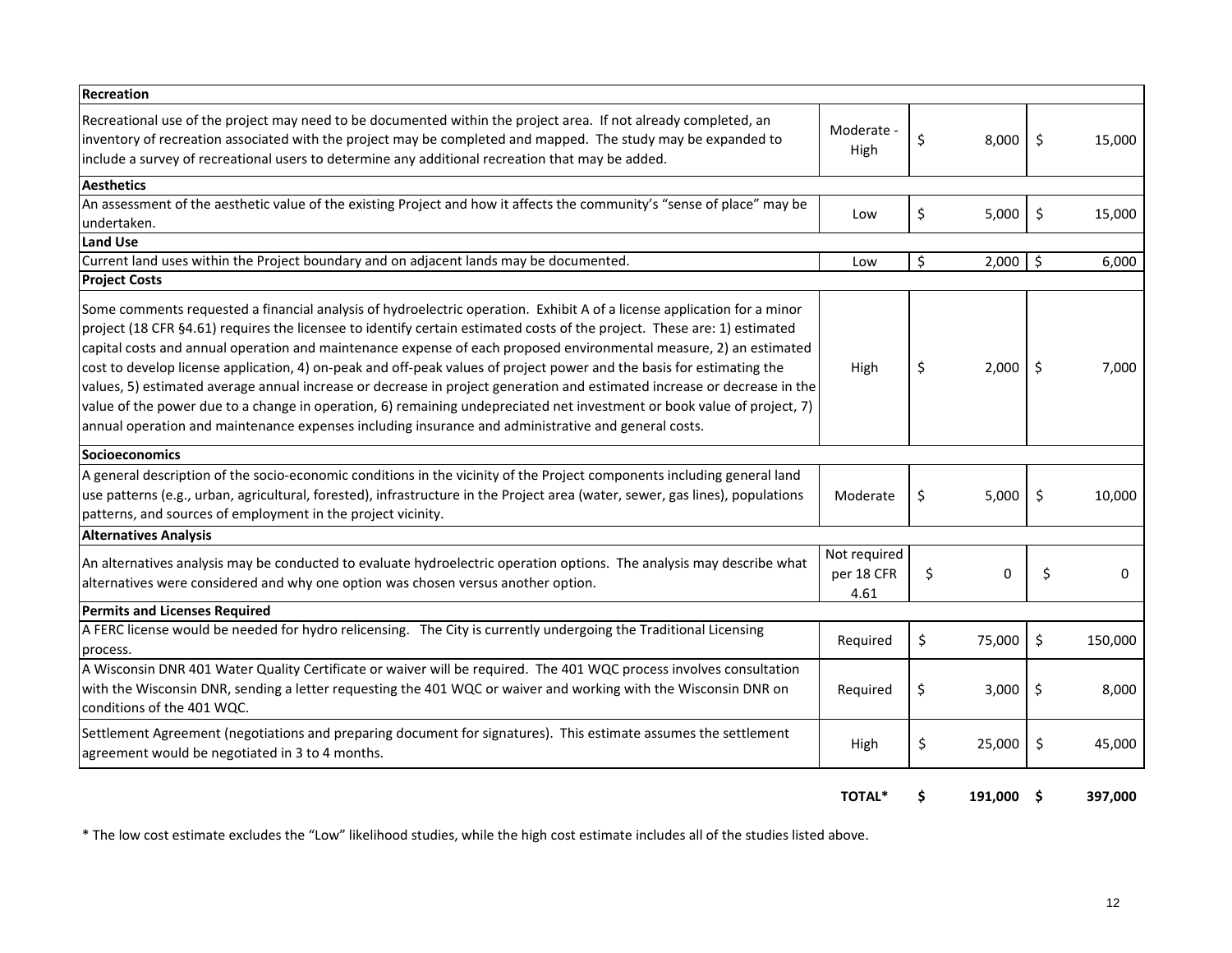#### **River Falls - Hydroelectric Facility Options**

#### **Option #4: Surrender the License with Facilities in Place**

To provide sufficient information in a surrender application to allow FERC to prepare an Environmental Assessment, issue an order and transfer dam safety requirements to the state of Wisconsin (18 CFR Part 6 Surrender or Termination of License; state of Wisconsin Chapter 31 regarding dam safety). The City of River Falls would retain ownership of the hydroelectric facilities.

**Objective**: an application for surrender of a minor project, or for a transmission line only, shall be executed by the licensee and filed in the same form and manner as the FERC Regulations CFR 18 Part §6.1 Application for Surrender: "Every application for surrender of a license shall state the reason therefor; and except in the case of application for license, and shall be accompanied by the license and all amendments thereof."

TRC does not believe any significant studies should be required for this option and accordingly, other than historic structures, and possibly Projects Costs and Socioeconomics, has placed a "Low" likelihood of these studies being required. That being said, we cannot be sure how FERC will rule on this issue. A surrender application for a minor project would be in the form of a letter outlining the proposed disposition.

| Resource Considerations & Potential Study Needs for Option #4: Surrender the License with Facilities in Place                                                                                                                                                                                                                                                                                                                                                                                                                                                                                                                                                                                                         | Likelihood<br>for Study | Cost (Low) | Cost (High) |
|-----------------------------------------------------------------------------------------------------------------------------------------------------------------------------------------------------------------------------------------------------------------------------------------------------------------------------------------------------------------------------------------------------------------------------------------------------------------------------------------------------------------------------------------------------------------------------------------------------------------------------------------------------------------------------------------------------------------------|-------------------------|------------|-------------|
| <b>Geology and Soils</b><br>Numerous agencies and stakeholders brought up concerns regarding sediment in the impoundments. A sediment<br>analysis was last conducted in the 1990s; WDNR may request this plan be reviewed and updated. A bathymetric survey<br>and sediment probe survey may be requested to determine depth to bedrock in Lakes George and Louise. A digital<br>model may be used to map the sediment depths and calculate sediment volumes in both lakes. Sediment core samples<br>could be analyzed for contaminants, including sediment oxygen demand, total phosphorus, ammonia nitrogen, trace<br> metals (As, Cd, Cr, Cu, Hg, Ni, Pb, Zn), and organic compounds (PAHs, PCBs, and pesticides). | Low                     | 20,000     | 40,000      |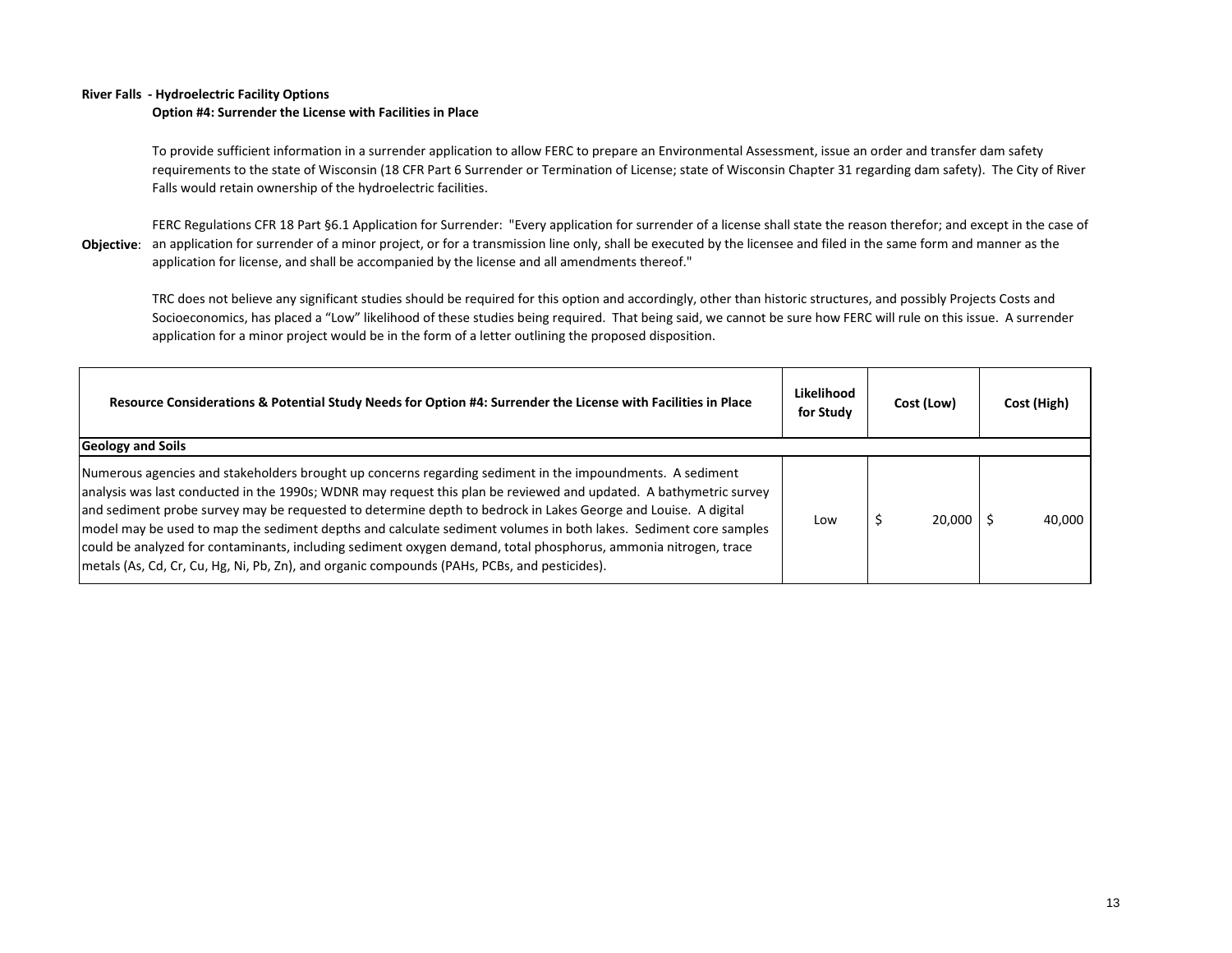| <b>Water Resources</b>                                                                                                                                                                                                                                                                                                                                                                                                                                                                                                                                                                                                                                                                                                                                                                                                                                                                                                                                                                                                                                                                                                                                                                                                                                               |     |              |              |  |
|----------------------------------------------------------------------------------------------------------------------------------------------------------------------------------------------------------------------------------------------------------------------------------------------------------------------------------------------------------------------------------------------------------------------------------------------------------------------------------------------------------------------------------------------------------------------------------------------------------------------------------------------------------------------------------------------------------------------------------------------------------------------------------------------------------------------------------------------------------------------------------------------------------------------------------------------------------------------------------------------------------------------------------------------------------------------------------------------------------------------------------------------------------------------------------------------------------------------------------------------------------------------|-----|--------------|--------------|--|
| The Kinni River is classified as a Class I trout stream above and below the hydroelectric facilities. Agencies and<br>stakeholders wish to protect this resource and want to understand the impacts the hydroelectric facilities have on the<br>fishery, including water quality. To better understand the potential effects of project infrastructure on the river, studies<br>to address water quality and hydrology were requested and would need to be conducted. Water quality monitoring may<br>include analysis of water levels, stream flow, water temperatures, water chemistry (dissolved oxygen, phosphorus, pH),<br>bacteria, pollutants, and turbidity. Monitoring may take place upstream, downstream, and within both impoundments<br>during the summer months (June - August), following WDNR water quality monitoring protocols. The range of costs<br>represents sampling based on citizen monitoring protocol, working with the University and Project stakeholders.<br>The City can review and may need to revise stormwater plans for waters directly entering the impoundments. The Lake<br>George Stormwater Plan (Plan) may provide useful information for this effort; implementation of this Plan is not included<br>in the cost estimate. | Low | \$<br>5,000  | \$<br>20,000 |  |
| <b>Fish and Aquatic Resources</b>                                                                                                                                                                                                                                                                                                                                                                                                                                                                                                                                                                                                                                                                                                                                                                                                                                                                                                                                                                                                                                                                                                                                                                                                                                    |     |              |              |  |
| The Kinni is classified as a Class I trout stream above and below the hydroelectric facilities. Agencies and stakeholders<br>wish to protect this resource and want to understand the impacts the hydroelectric operations have on the fishery.<br>According to Wisconsin DNR, there is information about the fishery in the river up and downstream of the projects, and<br>there is no information about the fishery in the impoundments. An aquatic survey for fish, mussels, and<br>macroinvertebrates may be conducted to document species and habitat present within the impoundments. TRC<br>recommends working directly with WDNR and the University to conduct these surveys. Survey methods may include<br>seining and/or electrofishing. The dams currently serve as a barrier to aquatic invasive species. A baseline aquatic<br>invasive survey may be needed to document species present within the project area (between Division Street and 300'<br>below Powell Falls, including South Fork up to Cascade Falls).                                                                                                                                                                                                                                   | Low | \$<br>20,000 | \$<br>30,000 |  |
| <b>Wildlife and Botanical Resources</b>                                                                                                                                                                                                                                                                                                                                                                                                                                                                                                                                                                                                                                                                                                                                                                                                                                                                                                                                                                                                                                                                                                                                                                                                                              |     |              |              |  |
| Wildlife and botanical resources within the river, wetlands, and littoral zone may be documented. The potential<br>presence of threatened and endangered species may be assessed by submitting a request to the Natural Heritage<br>Inventory program at WDNR. Vegetative surveys documenting aquatic species, wetland species, and invasive species<br>could also be conducted using an intuitive meander survey protocol during the active growing season. For this cost<br>estimate, it was assumed the survey area would include 50' from the shoreline in the area between Division Street and<br>300' below Powell Falls, including the South Fork up to Cascade Falls.                                                                                                                                                                                                                                                                                                                                                                                                                                                                                                                                                                                        | Low | \$<br>8,000  | \$<br>10,000 |  |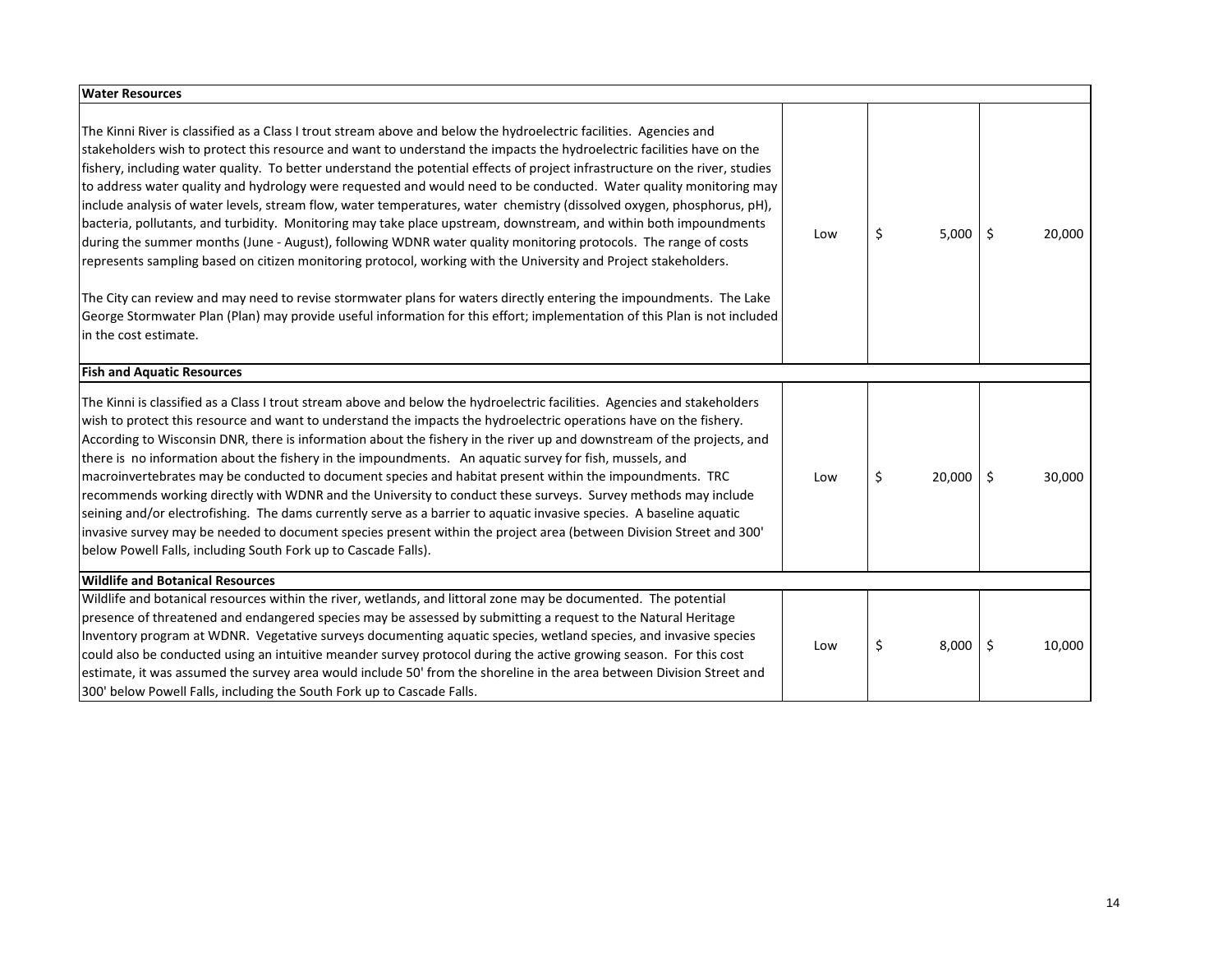| <b>Project Boundary</b>                                                                                                                                                                                                                                                                                                                                                                                                                                                                                                                                                                                                   |                      |              |         |             |
|---------------------------------------------------------------------------------------------------------------------------------------------------------------------------------------------------------------------------------------------------------------------------------------------------------------------------------------------------------------------------------------------------------------------------------------------------------------------------------------------------------------------------------------------------------------------------------------------------------------------------|----------------------|--------------|---------|-------------|
| For purposes of these studies, we are assuming the project boundary represents the area defined by Division Street<br>(North), 300 ft downstream of the Powell Falls dam (south) and 50 feet on either side of the impoundments (east and<br>west). The state may want a clearly defined boundary to understand its regulatory authority but it is not clear that will<br>be necessary for dam safety oversight.                                                                                                                                                                                                          | Low                  | \$<br>20,000 | \$      | 50,000      |
| <b>Cultural Resources</b>                                                                                                                                                                                                                                                                                                                                                                                                                                                                                                                                                                                                 |                      |              |         |             |
| Consultation with Wisconsin SHPO will be required to determine if the project/powerhouses are eligible for the National<br>Register of Historic Places. If so, prepare the NPS documentation for registering the project and submit to Wisconsin<br>SHPO. A Phase I archaeology assessment (literature research only) will need to be conducted to determine if there are<br>documented archaeological resources associated with the project. We are not proposing site evaluations at this time.<br>Any site assessment would need to be completed prior to disturbance along with consultation with the Wisconsin SHPO. | Moderate             | \$<br>15,000 | \$      | 18,000      |
| Recreation                                                                                                                                                                                                                                                                                                                                                                                                                                                                                                                                                                                                                |                      |              |         |             |
| Recreational use of the project may need to be documented within the project area. If not already completed, an<br>inventory of recreation associated with the project may be completed and mapped. The study may be expanded to<br>include a survey of recreational users to determine any additional recreation that may be added.                                                                                                                                                                                                                                                                                      | Low                  | \$<br>8,000  | \$      | 15,000      |
| <b>Aesthetics</b>                                                                                                                                                                                                                                                                                                                                                                                                                                                                                                                                                                                                         |                      |              |         |             |
| An assessment of the aesthetic value of the existing Project and how it affects the community's "sense of place" may be<br>undertaken.                                                                                                                                                                                                                                                                                                                                                                                                                                                                                    | Low                  | \$<br>5,000  | \$      | 15,000      |
| <b>Land Use</b>                                                                                                                                                                                                                                                                                                                                                                                                                                                                                                                                                                                                           |                      |              |         |             |
| Current land uses within the Project boundary and on adjacent lands may be documented.<br><b>Project Costs</b>                                                                                                                                                                                                                                                                                                                                                                                                                                                                                                            | Low                  | \$<br>2,000  | $\zeta$ | 6,000       |
| A financial analysis would provide the City, agencies, and stakeholders with the financial analysis necessary to asses<br>current hydroelectric operations and potential future improvements or changes. The analysis could include information<br>pertaining to operating costs, income generation, electric rates for consumers, and employment impacts within the City.<br>Socioeconomics                                                                                                                                                                                                                              | Moderate             | \$<br>2,000  | \$      | 7,000       |
| A general description of the socio-economic conditions in the vicinity of the Project components including general land<br>use patterns (e.g., urban, agricultural, forested), infrastructure in the Project area (water, sewer, gas lines), populations<br>patterns, and sources of employment in the project vicinity.                                                                                                                                                                                                                                                                                                  | Moderate             | \$<br>5,000  | \$      | 10,000      |
| <b>Alternatives Analysis</b>                                                                                                                                                                                                                                                                                                                                                                                                                                                                                                                                                                                              | Not required         |              |         |             |
| An alternatives analysis may be conducted to evaluate hydroelectric operation options. The analysis may describe what<br>alternatives were considered and why one option was chosen versus another option.                                                                                                                                                                                                                                                                                                                                                                                                                | per 18 CFR<br>Part 6 | \$<br>0      | \$      | $\mathbf 0$ |
| <b>Permits and Licenses Required</b>                                                                                                                                                                                                                                                                                                                                                                                                                                                                                                                                                                                      |                      |              |         |             |
| A FERC license surrender application would be needed for this option.                                                                                                                                                                                                                                                                                                                                                                                                                                                                                                                                                     | Required             | \$<br>2,000  | \$      | 15,000      |
|                                                                                                                                                                                                                                                                                                                                                                                                                                                                                                                                                                                                                           | <b>TOTAL*</b>        | \$<br>24,000 | Ś       | 236,000     |

\* The low cost estimate excludes the "Low" likelihood studies, while the high cost estimate includes all of the studies listed above.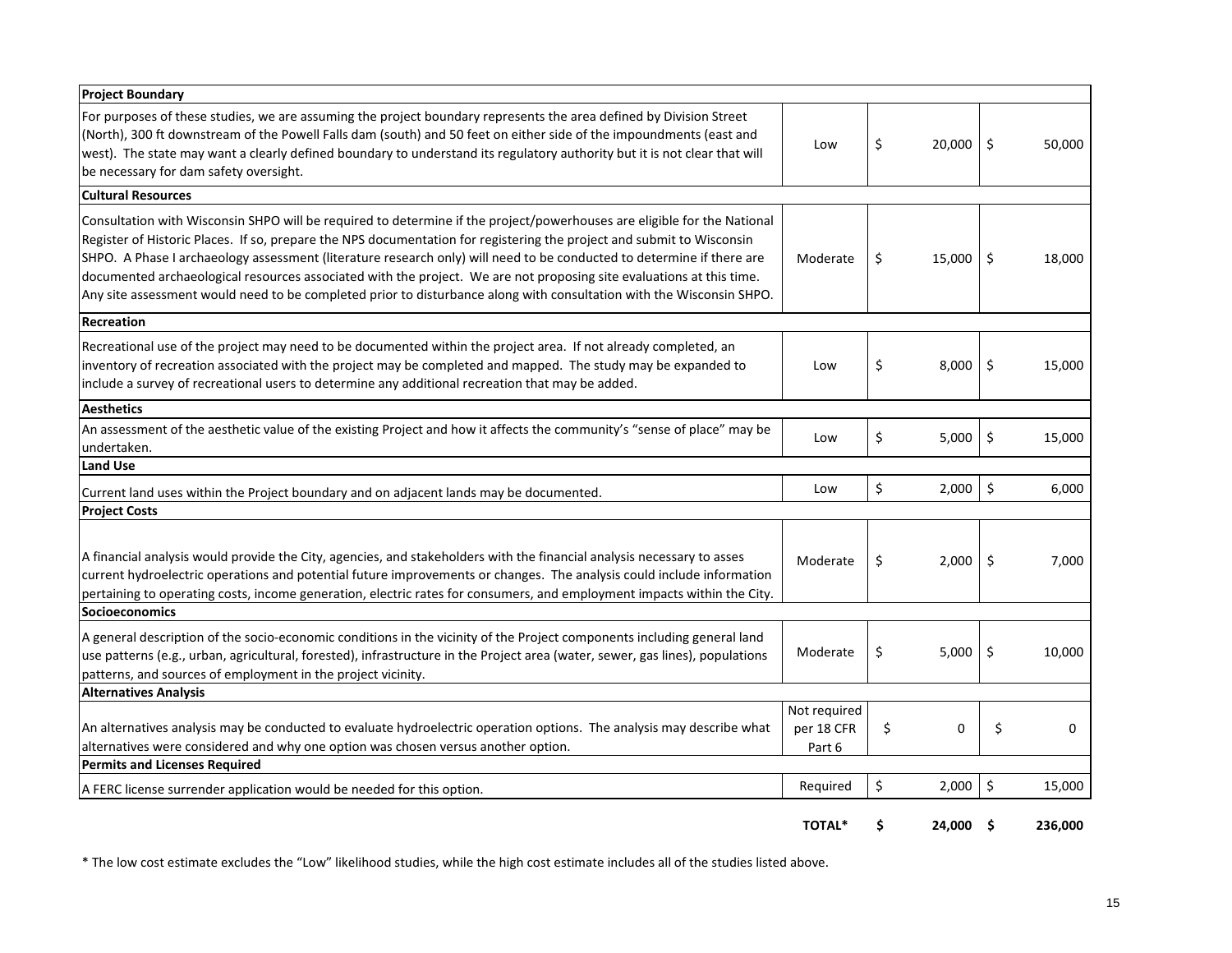### **River Falls - Hydroelectric Facility Options**

### **Option #5: Surrender with the License with Dam Removal**

**Objective**: To provide sufficient information in the surrender-removal application to allow FERC to prepare an Environmental Assessment and issue an order (18 CFR Part 6, Surrender or Termination of License.)

| Resource Considerations & Potential Study Needs for Option #5: Surrender the License with Dam Removal                                                                                                                                                                                                                                                                                                                                                                                                                                                                                                                                                                                            | Likelihood<br>for Study | Cost (Low) |        | Cost (High) |           |
|--------------------------------------------------------------------------------------------------------------------------------------------------------------------------------------------------------------------------------------------------------------------------------------------------------------------------------------------------------------------------------------------------------------------------------------------------------------------------------------------------------------------------------------------------------------------------------------------------------------------------------------------------------------------------------------------------|-------------------------|------------|--------|-------------|-----------|
| <b>Geology and Soils</b>                                                                                                                                                                                                                                                                                                                                                                                                                                                                                                                                                                                                                                                                         |                         |            |        |             |           |
| Numerous agencies and stakeholders brought up concerns regarding sediment in the impoundments. A sediment<br>analysis was last conducted in the 1990s. This plan may be reviewed and updated. A bathymetric survey and sediment<br>probe survey to determine depth to bedrock in Lakes George and Louise may be prepared. A digital model may be used<br>to map the sediment depths and calculate sediment volumes in both lakes. Sediment core samples could be analyzed for<br>contaminants, including sediment oxygen demand, total phosphorus, ammonia nitrogen, trace metals (As, Cd, Cr, Cu, Hg,<br>Ni, Pb, Zn), and organic compounds (PAHs, PCBs, and pesticides).                       | High                    | \$         | 30,000 | Ŝ.          | 40,000    |
| If the sediments are determined to be "special wastes" (contaminated) they may require removal and disposal at a<br>special waste landfill. Costs associated with such disposal would include excavation costs, travel distance, and disposal<br>fees. All three components are proportional to the quantity of sediment to be removed. Even if the sediments are not<br>contaminated, some removal of sediments from the impoundments may be required to minimize mobilization of<br>sediment downstream.<br>The low end cost assumes soils are not contaminated and no sediments are removed. The high cost estimate represents<br>the worst case scenario and assumes soils are contaminated. | High                    | \$         | 0      | \$          | 2,775,000 |
| Areas of erosion and bank slumping along the shoreline of the Kinni River and Project area tributaries that may be the<br>result of lowered water levels due to dam removal may need to be identified and possibly stabilized.                                                                                                                                                                                                                                                                                                                                                                                                                                                                   | High                    | S          | 1,000  | \$          | 35,000    |
| Conduct engineering assessment of Maple, Division, Winter Street and foot bridge abutments as appropriate for scour<br>impacts due to lower water levels and faster moving water.                                                                                                                                                                                                                                                                                                                                                                                                                                                                                                                | High                    | \$         | 5,000  | S           | 5,000     |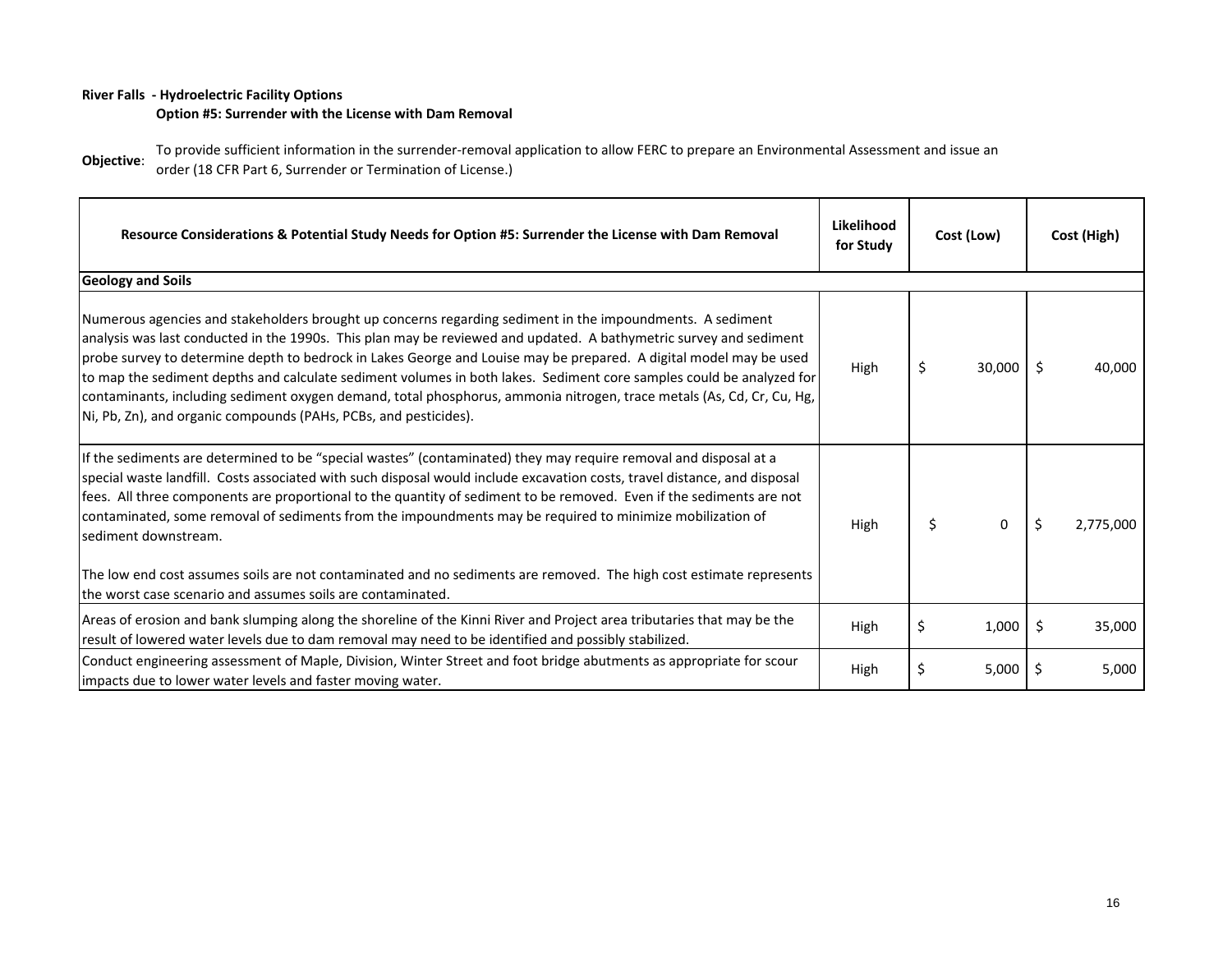| <b>Water Resources</b>                                                                                                                                                                                                                                                                                                                                                                                                                                                                                                                                                                                                                                                                                                                                                                                                                                                                                                                                                                                                                                                                                                                                                                                                                                               |          |              |              |
|----------------------------------------------------------------------------------------------------------------------------------------------------------------------------------------------------------------------------------------------------------------------------------------------------------------------------------------------------------------------------------------------------------------------------------------------------------------------------------------------------------------------------------------------------------------------------------------------------------------------------------------------------------------------------------------------------------------------------------------------------------------------------------------------------------------------------------------------------------------------------------------------------------------------------------------------------------------------------------------------------------------------------------------------------------------------------------------------------------------------------------------------------------------------------------------------------------------------------------------------------------------------|----------|--------------|--------------|
| The Kinni River is classified as a Class I trout stream above and below the hydroelectric facilities. Agencies and<br>stakeholders wish to protect this resource and want to understand the impacts the hydroelectric facilities have on the<br>fishery, including water quality. To better understand the potential effects of project infrastructure on the river, studies<br>to address water quality and hydrology were requested and would need to be conducted. Water quality monitoring may<br>include analysis of water levels, stream flow, water temperatures, water chemistry (dissolved oxygen, phosphorus, pH),<br>bacteria, pollutants, and turbidity. Monitoring may take place upstream, downstream, and within both impoundments<br>during the summer months (June - August), following WDNR water quality monitoring protocols. The range of costs<br>represents sampling based on citizen monitoring protocol, working with the University and Project stakeholders.<br>The City can review and may need to revise stormwater plans for waters directly entering the impoundments. The Lake<br>George Stormwater Plan (Plan) may provide useful information for this effort; implementation of this Plan is not included<br>in the cost estimate. | High     | \$<br>20,000 | \$<br>28,000 |
| An analysis of existing thermal data may be undertaken to evaluate the thermal effect of the impoundments/loss of<br>impoundments individually and collectively. This may require a modelling effort to predict thermal impacts of dam<br>removal.                                                                                                                                                                                                                                                                                                                                                                                                                                                                                                                                                                                                                                                                                                                                                                                                                                                                                                                                                                                                                   | Moderate | \$<br>2,000  | \$<br>10,000 |
| A hydrologic assessment may be needed to predict post dam removal flows. The HEC-RAS modelling effort would use<br>existing discharge and precipitation data to determine flows and elevation effects at various flood events.                                                                                                                                                                                                                                                                                                                                                                                                                                                                                                                                                                                                                                                                                                                                                                                                                                                                                                                                                                                                                                       | High     | \$<br>5,000  | \$<br>15,000 |
| Any wells or other infrastructure in the Project vicinity that is dependent on groundwater can be identified and<br>monitored to determine if they are impacted following dam removal.                                                                                                                                                                                                                                                                                                                                                                                                                                                                                                                                                                                                                                                                                                                                                                                                                                                                                                                                                                                                                                                                               | Moderate | \$<br>1,000  | \$<br>3,000  |
| Assess whether the chance of ice jams would increase following dam removal.                                                                                                                                                                                                                                                                                                                                                                                                                                                                                                                                                                                                                                                                                                                                                                                                                                                                                                                                                                                                                                                                                                                                                                                          | Low      | \$<br>5,000  | \$<br>15,000 |
| <b>Fish and Aquatic Resources</b>                                                                                                                                                                                                                                                                                                                                                                                                                                                                                                                                                                                                                                                                                                                                                                                                                                                                                                                                                                                                                                                                                                                                                                                                                                    |          |              |              |
| The Kinni is classified as a Class I trout stream above and below the hydroelectric facilities. Agencies and stakeholders<br>wish to protect this resource and want to understand the impacts the hydroelectric operations have on the fishery.<br>According to Wisconsin DNR, there is information about the fishery in the river up and downstream of the projects, and<br>there is no information about the fishery in the impoundments. An aquatic survey for fish, mussels, and<br>macroinvertebrates may be conducted to document species and habitat present within the impoundments. TRC<br>recommends working directly with WDNR and the University to conduct these surveys. Survey methods may include<br>seining and/or electrofishing. Based on a determination by WDNR, a mussel relocation effort may be required at the<br>time of dam removal. Similarly, other aquatic organisms stranded as the time of dam removal may also have to be<br>relocated. The dams currently serve as a barrier to aquatic invasive species. A baseline aquatic invasive survey may be<br>needed to document species present within the project area (between Division Street and 300' below Powell Falls,<br>including South Fork up to Cascade Falls).              | High     | \$<br>11,000 | \$<br>22,000 |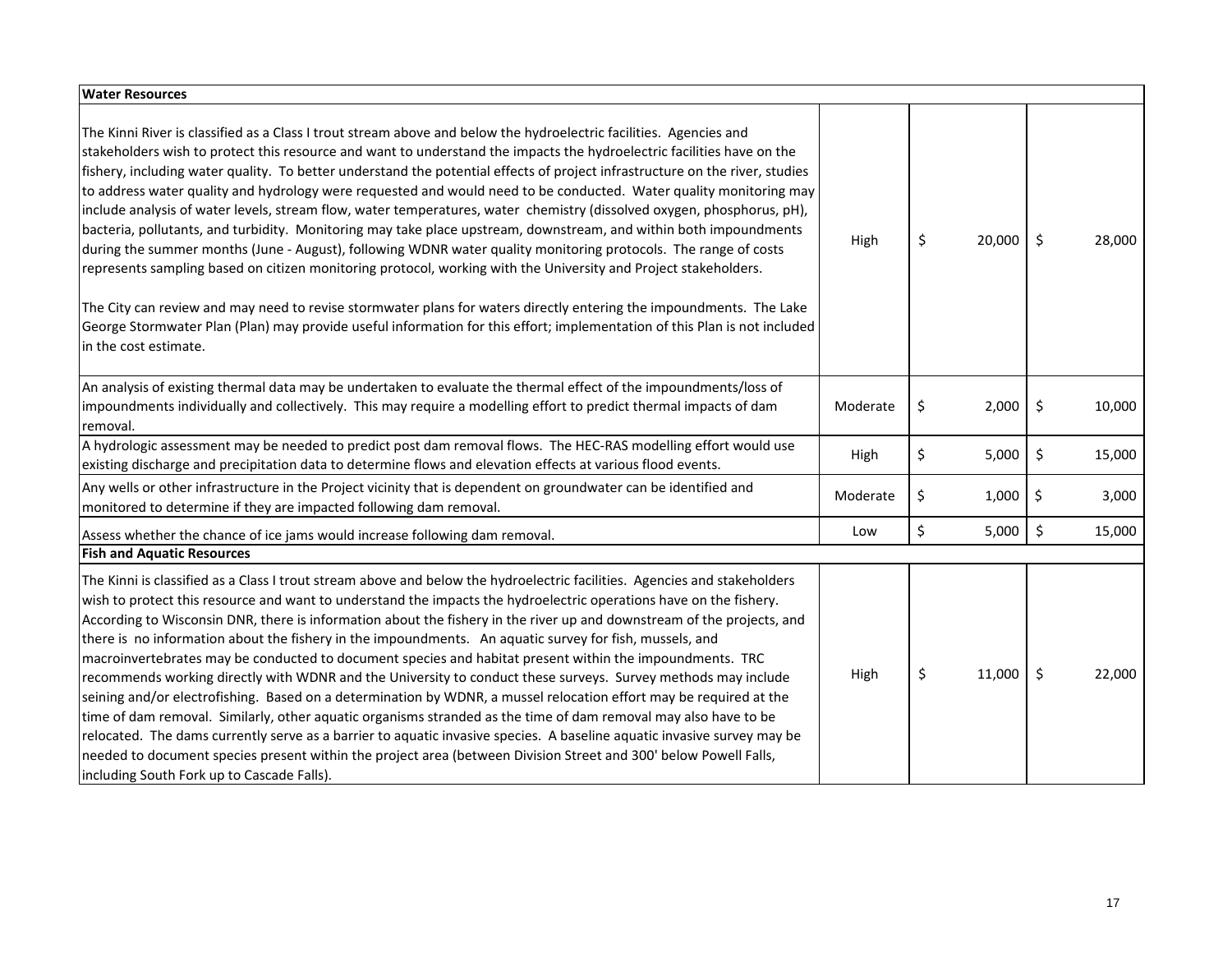| <b>Wildlife and Botanical Resources</b>                                                                                      |      |              |              |
|------------------------------------------------------------------------------------------------------------------------------|------|--------------|--------------|
| Wildlife and botanical resources within the Project boundary may be documented based on readily available existing           |      |              |              |
| information. Anticipated post-dam removal conditions could be reported.                                                      |      |              |              |
| Wetlands within the Project boundary may be delineated. Anticipated post-dam removal conditions, including changes           |      |              |              |
| in wetland quantity and type may be reported.                                                                                |      |              |              |
|                                                                                                                              | High | \$<br>8,600  | \$<br>12,000 |
| The potential presence of threatened and endangered species may be assessed by submitting a request to the Natural           |      |              |              |
| Heritage Inventory program at WDNR. If rare, threatened, or endangered (RTE) species are found, and deemed likely to         |      |              |              |
| be impacted by dam removal, an incidental take permit from DNR may be required. Determine if RTE species presence            |      |              |              |
| would impact dam removal timing.                                                                                             |      |              |              |
| <b>Project Boundary</b>                                                                                                      |      |              |              |
| The project boundary will need to be officially defined (surveyed and mapped per FERC standards for Exhibit G, 18 CFR        |      |              |              |
| 4.41(h) and 4.39). A list of current land owners within and adjacent to the defined project boundary may also be             |      |              |              |
| generated. A map of the project boundary will need to be included in any application made to FERC for the project. For       | Low  | \$<br>20,000 | \$<br>50,000 |
| purposes of these studies, we are assuming the project boundary represents the area defined by Division Street (North),      |      |              |              |
| 300 ft downstream of the Powell Falls dam (south) and 50 feet on either side of the impoundments (east and west).            |      |              |              |
| <b>Cultural Resources</b>                                                                                                    |      |              |              |
| Consultation with Wisconsin SHPO will be required to determine if the project/powerhouses are eligible for the National      |      |              |              |
| Register of Historic Places If so, prepare documentation for registering the Project and submit to Wisconsin SHPO. If a      |      |              |              |
| historic architecture survey of the facilities has not been undertaken, one will need to be conducted. If the facilities are |      |              |              |
| found to be NRHP-eligible, a Memorandum of Agreement with the WI SHPO will be developed, which may include the               |      |              |              |
| need for Historic American Building Survey and a Historic American Engineering Record (HABS/HAER) recordation of any         |      |              |              |
| structures that will be altered as part of dam removal.                                                                      |      |              |              |
|                                                                                                                              | High | \$<br>15,000 | \$<br>20,000 |
| The Wisconsin SHPO and local tribes should also be consulted to determine if there is any documentation of pre-contact       |      |              |              |
| (Native American) and/or post-contact sites were historically located within the area of the impoundments. In addition,      |      |              |              |
| a Phase I archaeology assessment (literature research only) will need to be conducted to determine if there are              |      |              |              |
| documented archaeological resources associated with the Project. No site evaluations are proposed at this time. Any          |      |              |              |
| site assessment would need to be completed prior to disturbance along with consultation with the Wisconsin SHPO.             |      |              |              |
| Presence off archaeology sites could impact how sediments are handled.                                                       |      |              |              |
| HABS/HAER documentation.                                                                                                     | Low  | \$<br>25,000 | \$<br>40,000 |
| <b>Recreation</b>                                                                                                            |      |              |              |
| Current recreation facilities associated with the Project may need to be identified. Potential impacts to the recreation     | High | \$<br>3,000  | \$<br>5,000  |
| facilities due to dam removal should also be identified and potential mitigation proposed.                                   |      |              |              |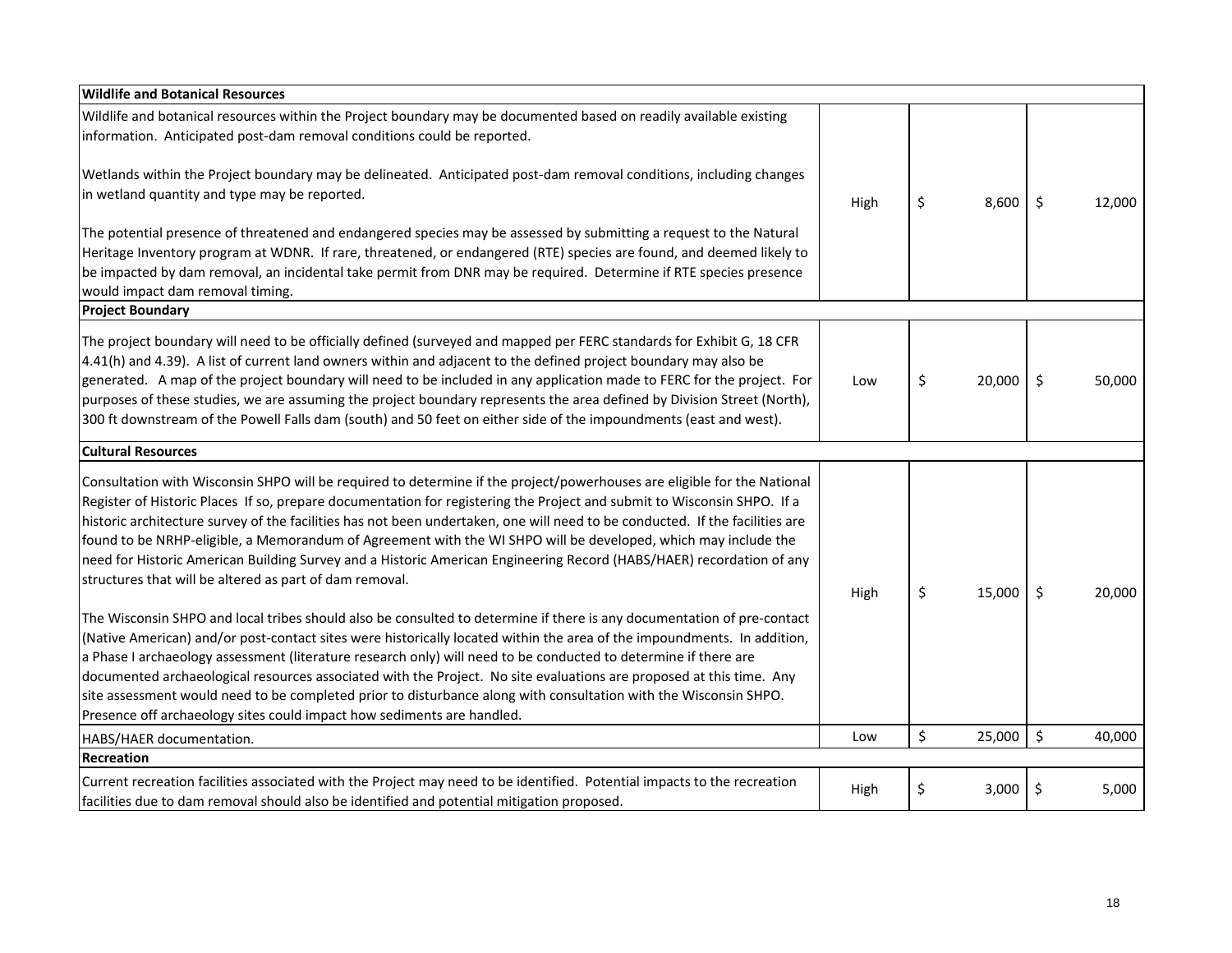| <b>Aesthetics</b>                                                                                                             |              |               |         |           |
|-------------------------------------------------------------------------------------------------------------------------------|--------------|---------------|---------|-----------|
| An assessment of the aesthetic value of the existing Project and how it affects the community's "sense of place" may be       |              |               |         |           |
| undertaken. This could include an evaluation of possible alternative futures for the area with the restoration of the river   | Moderate     | \$<br>10,000  | \$      | 15,000    |
| falls. A visual impact assessment of the post-dam removal condition will be conducted.                                        |              |               |         |           |
| <b>Land Use</b>                                                                                                               |              |               |         |           |
| Current land uses within the Project boundary and on adjacent lands should be documented. Anticipated post-dam                | Moderate     | \$<br>2,000   | \$      | 6,000     |
| removal conditions can be reported.                                                                                           |              |               |         |           |
| A restoration plan should be developed. This plan would outline restoration activities that would take place following        | High         | \$<br>10,000  | \$      | 25,000    |
| dam removal.                                                                                                                  |              |               |         |           |
| <b>Project Costs</b>                                                                                                          |              |               |         |           |
|                                                                                                                               |              |               |         |           |
| A financial analysis would provide the City, agencies, and stakeholders with the financial analysis necessary to asses        |              |               |         |           |
| current hydroelectric operations and potential future improvements or changes. The analysis could include information         | High         | \$<br>2,000   | \$      | 7,000     |
| pertaining to operating costs, income generation, electric rates for consumers, and employment impacts within the City.       |              |               |         |           |
| Socioeconomics                                                                                                                |              |               |         |           |
|                                                                                                                               |              |               |         |           |
| A general description of the socio-economic conditions in the vicinity of the Project components including general land       |              |               |         |           |
| use patterns (e.g., urban, agricultural, forested), infrastructure in the Project area (water, sewer, gas lines), populations | Moderate     | \$<br>5,000   | \$      | 12,000    |
| patterns, and sources of employment in the project vicinity.                                                                  |              |               |         |           |
| <b>Alternatives Analysis</b>                                                                                                  |              |               |         |           |
|                                                                                                                               | Not required |               |         |           |
| An alternatives analysis may be conducted to evaluate hydroelectric operation options. The analysis may describe what         | per 18 CFR   | \$<br>0       | \$      | 0         |
| alternatives were considered and why one option was chosen versus another option.                                             | Part 6       |               |         |           |
| <b>Dam Deconstruction/Removal</b>                                                                                             |              |               |         |           |
| An alternatives analysis may be conducted to assess the various options for dam removal. The analysis can include             |              |               |         |           |
| consideration of one or both dams being removed, the extent of removal (full or partial) methodology for removal              |              |               |         |           |
| (controlled blast, ram hoe, use of coffer dams) and constructability of the alternatives.                                     |              |               |         |           |
|                                                                                                                               |              |               |         |           |
| Other considerations could include the need for pre- and post-blast surveys, the length of time needed for dam removal,       | High         | \$<br>10,000  | \$      | 50,000    |
| noise generation, traffic constraints, and debris removal and disposal. In addition, public safety issues must be             |              |               |         |           |
| considered both during the active removal phase and the projects final condition. TRC highly recommends that local            |              |               |         |           |
| contractors with deconstruction experience be consulted regarding the physical dam removal process. There also should         |              |               |         |           |
|                                                                                                                               |              |               |         |           |
| be assurance that remaining structures are left in a safe and stable condition.                                               |              |               |         |           |
| Physical removal and disposal of the dam(s).*                                                                                 | High         | \$<br>500,000 | $\zeta$ | 1,200,000 |